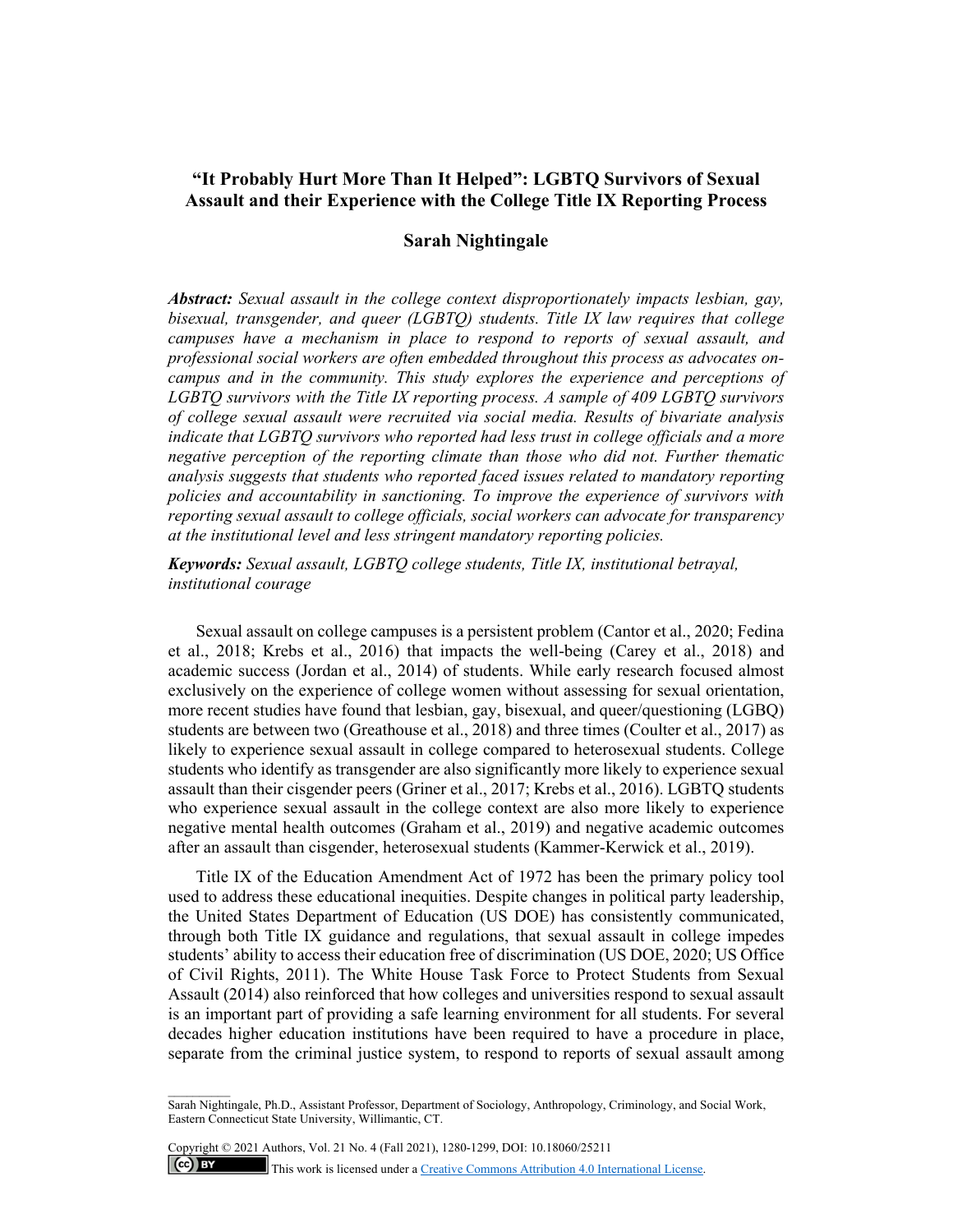students (US DOE, 1997). Recent Title IX regulations further specified required aspects of the college response including the provision of supportive measures for reporting parties, live adjudication hearings with optional cross-examination, and the ability to address some reports through informal measures (US DOE, 2020).

A variety of staff and administrators in higher education who work directly with the application of Title IX. This includes investigators, Title IX Coordinators, student conduct officials, hearing advisors, and victim/survivor advocates. Victim/survivor advocates assist student survivors through the navigation of reporting options and supportive services, and provide emotional support (Association of Title IX Coordinators, 2015). Professionals in this advocacy role are often trained social workers (Brubaker, 2019) who may be embedded in the campus environment or contracted from a community agency. They are uniquely positioned to not only assist individuals who have experienced sexual assault, but also to advocate for policy change at the institutional level.

While colleges are required to have these reporting mechanisms in place, few students actually use them. Between 4% (Fisher et al., 2003) and 12% (Krebs et al., 2016) of students who experience sexual assault in college report the incident to a campus official. Research has found little difference in the reporting rates between the LGBTQ community and cisgender, heterosexual students (Eisenberg et al., 2017; Landgenderfer-Magruder et al., 2016). However, there is some evidence that compared to heterosexual students, LGB students are more likely to perceive that their university responds poorly to incidents of sexual assault (Smidt et al., 2019; Smith et al., 2016). While there is emerging research on general student perceptions of university reporting systems, less is known regarding the experience of students who do report to campus officials. This study seeks to fill this gap through a focus on the following research questions: 1. Is there a difference in perceptions of the sexual assault reporting climate between LGBTQ survivors who make a formal report of sexual assault to college officials and those who do not? 2. Is there a difference in perceptions of trust in campus support systems between LGBTQ survivors who make a formal report of sexual assault to college officials and those who do not? 3. How do LGBTQ college student survivors who do report the incident to college officials experience the Title IX reporting process? and 4. How do LGBTQ survivors of sexual assault in the college context believe the Title IX reporting process can be improved?

### **Theoretical Framework: Institutional Betrayal**

The concept of institutional betrayal provides a path to consider questions related to the relationship between individual survivors and institutions when sexual assault occurs. The phenomenon is understood to take place when an institution such as a school, the military, or a faith-based center "…deliberately or unknowingly causes harm to an individual who trusts or depends on that institution to keep them safe and treat them fairly…" (Stader & Williams-Cunningham, 2017, p. 198). Institutional betrayal has been primarily used to explain reactions to sexual assault victimization on college campuses. It is theorized that colleges can create a sense of betrayal through both overt actions such as punishing people who report sexual assault, or through perceived failures to act, such as not preventing sexual assault that occurs (Smith & Freyd, 2014). Studies have found that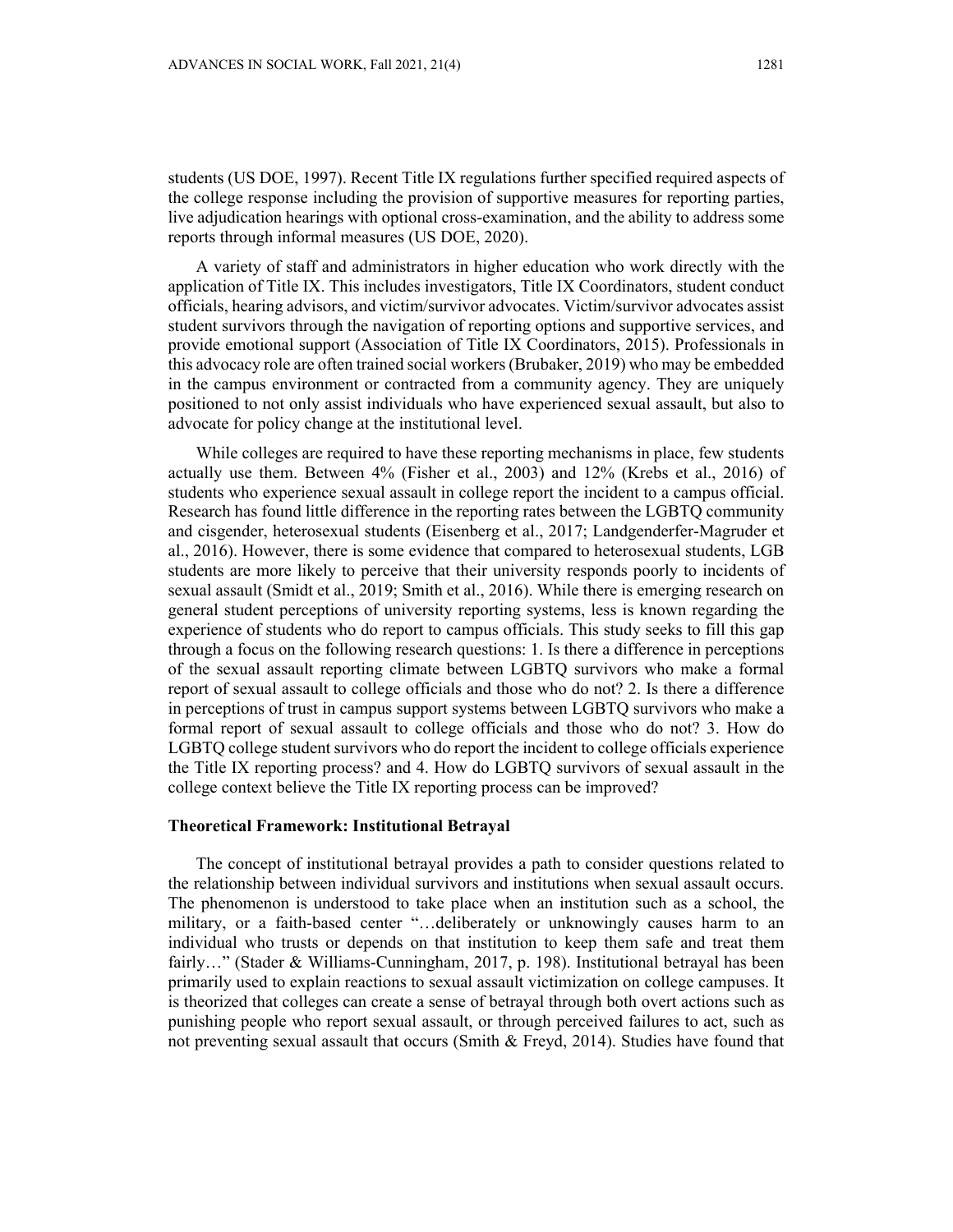survivors who experience a sense of institutional betrayal report significantly increased anxiety, dissociation, and trauma-specific sexual symptoms, compared to those who did not (Smith & Freyd, 2013). Additionally, Smidt and colleagues (2019) found that LGB college student survivors experience higher levels of institutional betrayal after a sexual assault compared to heterosexual students suggesting that sexual orientation plays a role in survivors' relationship to and perception of their campus. The concept of institutional betrayal was used to develop the research questions for this study and as a guiding touchstone throughout the analysis.

# **Literature Review**

# **Reporting Sexual Assault**

In the aftermath of experiencing sexual assault, college student survivors have two primary reporting options: law enforcement and college Title IX officials. Emerging research has explored student awareness of college-based reporting options after an assault. In a small study of LGBQ college students, Schulze and Perkins (2017) found that 62% of participants were aware of at least one on-campus service for survivors of sexual assault, but only 3.7% identified the Title IX Coordinator as a possible service. In a single qualitative study of sexual and gender-diverse college students, researchers found that students had limited knowledge of services available to survivors (Hackman et al., 2020). However, in one of the largest data sets of campus-based sexual assault, Cantor et al. (2020) identified an upward trend from 2015 to 2019 in student awareness of the on-campus reporting process and procedures.

Despite this increased awareness of reporting, actual reports of sexual assault remain low in the U.S. Studies of college students have consistently found low rates of reporting sexual assault to police (Krebs et al., 2007; Sabina & Ho, 2014). College survivors are slightly more likely to report sexual assault to campus officials than to police (Fisher et al., 2003). In one study of sexual misconduct and campus climate, approximately 20% of survivors contacted campus officials about Title IX violations in general (i.e., sexual harassment, intimate partner violence, stalking, and sexual assault; Cantor et al., 2020). Krebs et al. (2016) found that only 2.7% of students who experienced sexual battery and 7% of students who experienced rape reported the incident to a college official. Studies have not found a significant difference in the rate of reporting sexual assault to campus authorities between heterosexual and LGBTQ college students (Eisenberg et al., 2017; Richardson et al., 2015).

### **Perceptions of the Reporting Process**

Perceptions of the reporting process may influence formal help-seeking intentions (Mushonga et al., 2021). LGBTQ adults in the U.S. express concerns about systemic discrimination and bias within reporting agencies (Gentlewarrior & Fountain, 2009), and fear of being "outed" by authorities, which could lead to negative implications in other aspects of their lives (Cruz, 2003; Mendez, 1996; Merrill & Wolfe, 2000). In communitybased studies of sexual and gender minority adults, participants perceived police officers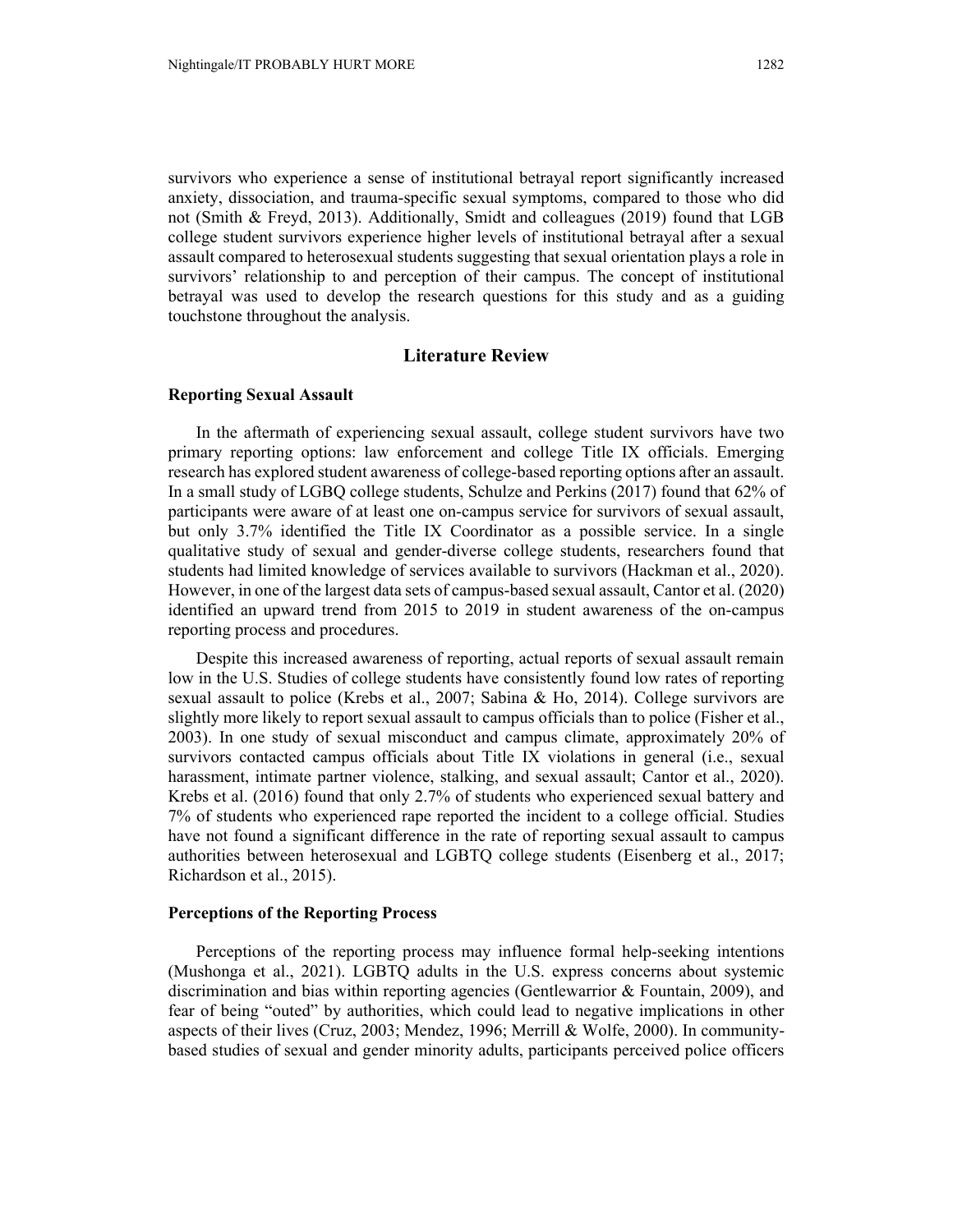to have a lack of sensitivity, competence, and education in working with the LGBTQ community (Nadal et al., 2015; Todahl et al., 2009).

In the college context, LGBTQ students are more likely to perceive that their college responds inadequately to reports of sexual assault than their cisgender, heterosexual peers (Mennicke et al., 2019; Seabrook et al., 2018; Smith et al., 2016). LGBTQ survivors of sexual assault are also more likely to perceive the response from their university as negative and harmful (Mushonga et al., 2021; Smidt et al., 2019). Echoing the results of communitybased studies, sexual and gender minority students express a strong lack of confidence in college administrators' ability to adequately respond to sexual assault in the LGBTQ community (Hackman et al, 2020; Ollen et al., 2016).

### **Experience With the Reporting Process**

While there is a small but growing body of research focused on perceptions of reporting sexual assault to college officials, few studies explore the experience of individuals who have reported. It is possible that this gap in the research is due to the extremely low rate of reporting sexual assault to college officials. However, there is some evidence of reporting experiences from data presented in community-based studies. Amongst LGBQ adolescents who reported sexual assault to law enforcement, half of the survivors described the experience as blaming of the victim (Koon-Magnin & Schulze, 2016). Additionally, only half of bisexual and lesbian women who reported sexual assault to police found them to be helpful (Long et al., 2007). In a qualitative study of transgender women, participants were discriminated against by law enforcement when reporting sexual violence (Hereth, 2021). These studies suggest that some gender and sexual minority survivors of sexual assault have a negative experience reporting to law enforcement. More research is needed to understand the experience of reporting to both law enforcement and college officials.

# **Method**

### **Sample and Procedures**

LGBTQ college students are an under-studied population in the college sexual assault literature and are considered hard-to-reach (Ellard-Gray et al., 2015). On-line surveys that utilize social media as a recruitment tool have successfully attained samples of LGBTQ persons (Edwards & Sylaska, 2013; Murchison et al., 2017; Sterzing et al., 2018). For this study, an on-line, anonymous survey was administered through social media to collect data. After receiving approval by the University of Connecticut Institutional Review Board (Protocol # X19-085), recruitment efforts were conducted. Data were collected from July 2019 through mid-September 2019. Participants were recruited through several means: sponsored social media posts, social media posts shared by relevant organizations to closed and/or open groups, and individual social media users sharing the recruitment information with their peers. Ultimately, participants were recruited from the following social media platforms: Facebook (55%,  $n = 213$ ), Instagram (22%,  $n = 87$ ), Reddit (20%,  $n = 78$ ), and Twitter  $(3\%, n = 11)$ . In order to deter participant misuse, no incentive was provided for participation.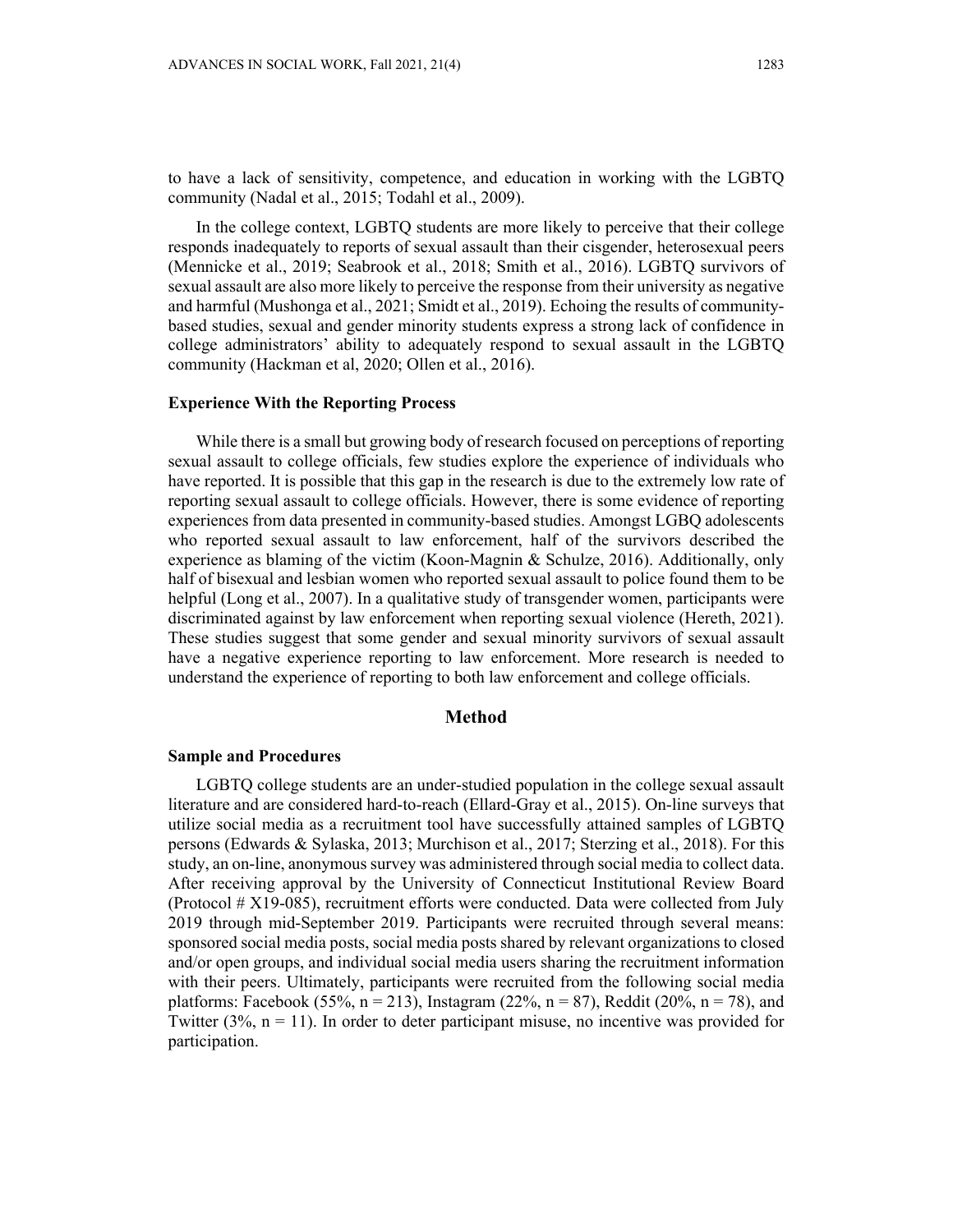Eligibility criteria for the study included the following: at least eighteen years of age, currently attending a four-year college or university located in the United States, a current undergraduate student, identify as a sexual minority, and experienced sexual assault while attending their current college. A total of 409 individuals ultimately qualified to participate in the study.

The sample of participants who had experienced sexual assault attended colleges throughout the four major regions in the United States: Northeast  $(21\%, n = 87)$ , Midwest (26%,  $n = 107$ ), South (25%,  $n = 101$ ), and West (27%,  $n = 109$ ). Approximately half of participants attended a public institution (58%,  $n = 234$ ) and the remaining attended a private school (42%,  $n = 167$ ). Slightly over half of participants lived on-campus (53%, n  $= 216$ ) and just under half lived either at home or at an off-campus apartment or house  $(47\%, n = 193)$ . First-year college students were excluded from participation as recruitment was primarily conducted during the summer of 2019. Students entering their fourth year  $(42\%, n = 171)$  represented the largest academic class, followed by students entering their third year (32%, n = 130), second year (20%, n = 82), and fifth year (6%, n = 26) in college. See Table 1 for further sample demographics.

Table 1. *Demographic Characteristics (n = 409)*

| Characteristic                      | $n(^{0}/_{0})$ |
|-------------------------------------|----------------|
| Gender Identity ( $n = 407$ )       |                |
| Female                              | 210 (51.3%)    |
| Male                                | 72 (17.6%)     |
| Transgender                         | $30(7.4\%)$    |
| Genderqueer/gender non-conforming   | 35 $(8.6\%)$   |
| Non-binary                          | 55 (13.4%)     |
| Another                             | 7(1.7%)        |
| <b>Sexual Orientation (n = 409)</b> |                |
| <b>Bisexual</b>                     | 183 (44.7%)    |
| Gay                                 | 76 (18.6%)     |
| Lesbian                             | 69 (16.9%)     |
| Questioning                         | 13 (3.2%)      |
| Another                             | $9(2.2\%)$     |
| Asexual                             | 14 (3.4%)      |
| Oueer                               | 23 (5.6%)      |
| Pansexual                           | $21(5.1\%)$    |
| Race $(n = 403)$                    |                |
| People of Color                     | 49 (12%)       |
| White                               | 354 (86.6%)    |
| Ethnicity ( $n = 403$ )             |                |
| Hispanic                            | 43 (10.5%)     |
| Not Hispanic                        | 364 (89%)      |
| Age ( $n = 409$ )                   |                |
| 18                                  | $16(3.9\%)$    |
| 19                                  | 79 (19.4%)     |
| 20                                  | 124 (30.4%)    |
| 21                                  | 118 (28.9%)    |
| $22+$                               | 71 (17.4%)     |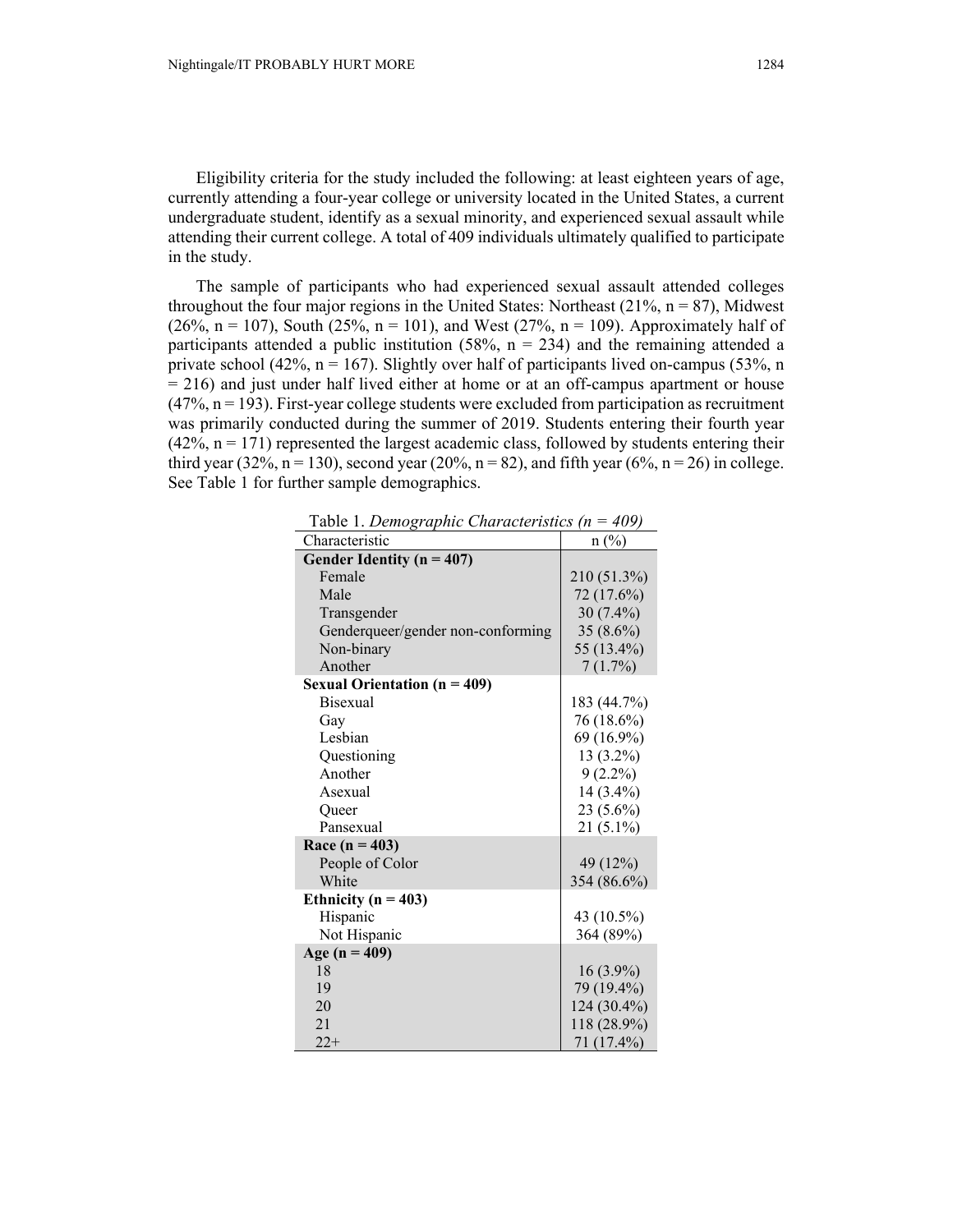# **Measures**

The following measures were used in this study:

### *Formal Report of Sexual Assault*

Participants were asked several questions regarding reporting sexual assault. First, participants were asked if they "told anyone" about the assault, and could answer "yes", "no", or "prefer not to respond". Participants who answered "yes" were asked who they told about the incident and provided a series of responses that encompassed their personal and campus life. Participants could mark multiple responses. Respondents were then asked whether they made a formal report using campus procedures. Participants had the options of, "yes", "no" or "unsure". Participants who marked "yes" were considered to have made a report. Participants who marked "unsure" were excluded from the study. Participants who responded "yes" were then asked who they formally reported the incident to at their college. Response options included, "Title IX Coordinator", "Student Conduct Official", "Police Officer/Safety Officer", "Faculty Member", "Other College Administrator" and "Other". These questions were adapted from the University of New Hampshire Unwanted Sexual Experience Survey (Banyard et al., 2012).

# *Perpetrator Affiliation*

Participants were asked two questions regarding the perpetrator's affiliation with their college. First, they were asked whether the person (or any of the people) was a student at their college. Next, they were asked whether the person (or any of the people) was an employee, staff, or faculty member of their college. Responses for both questions included "yes," and "no" (Banyard et al., 2012).

# *Trust in Campus Support Systems (TCSS)*

Perceptions of participant trust in campus officials to manage a crisis and keep students safe was measured using the TCSS Scale (Sulkowski, 2011). Example items include "If a crisis happened on my campus, officials would handle it well" and "My campus does enough to protect the safety of students." The six-item measure had responses ranging from "strongly disagree" to "strongly agree" on a five-point Likert scale. In a pilot study with college students, the scale has been found to have strong validity (Sulkowski, 2011). The Cronbach's alpha coefficient for this study was .79.

### *Sexual Assault Reporting Climate (SARC)*

Participant perceptions regarding the reporting process were measured through their score on a revised Perceptions of Leadership, Policies and Reporting Scale (White House Task Force, 2014). Twelve questions were asked regarding how likely it was that campus authorities, other students, and alleged perpetrators would respond in a fair and sensitive manner if someone were to report a sexual assault to a campus authority. Example items include "Campus officials would support the person making the report" and "Campus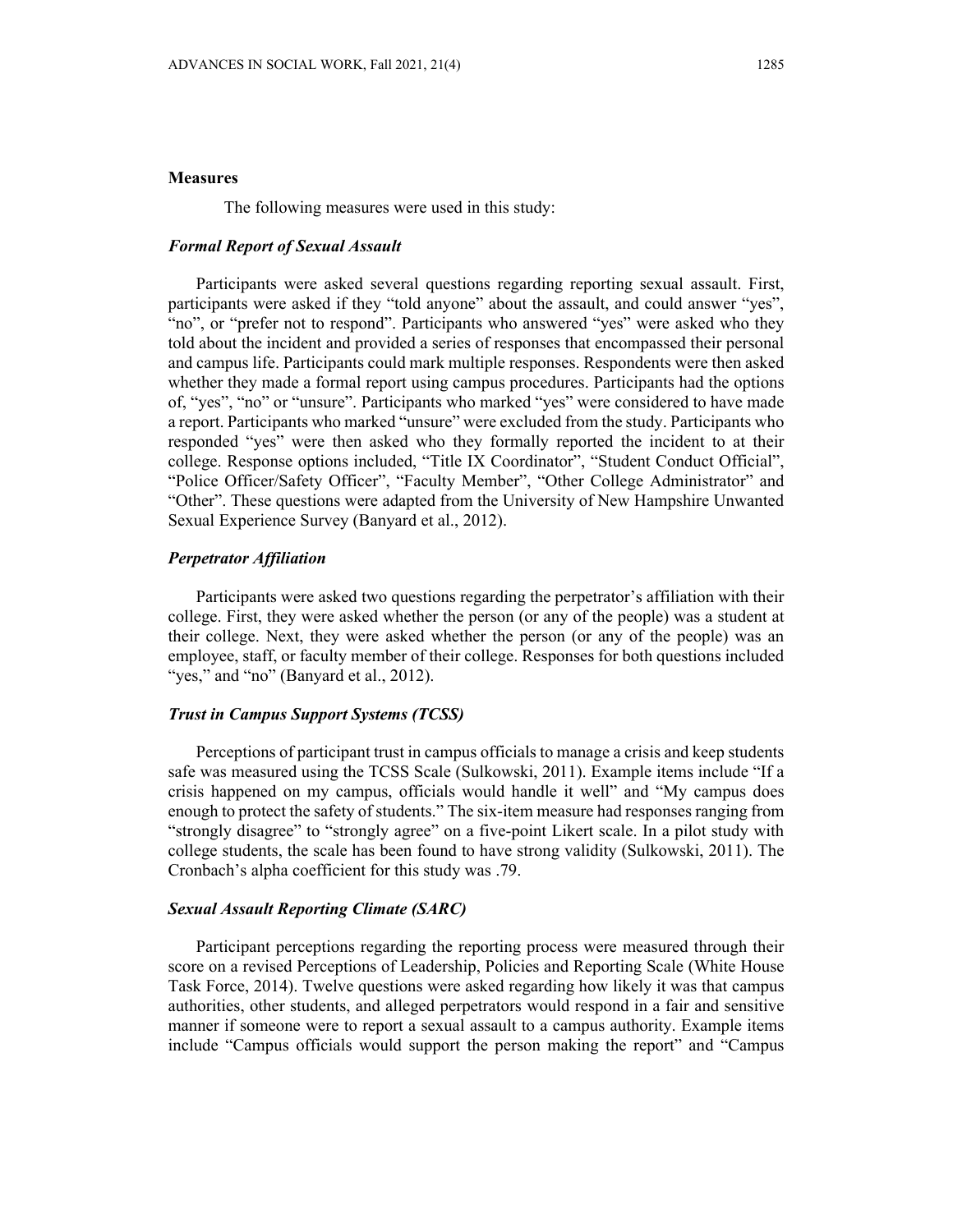officials would take corrective action against the offender." Response options for each statement ranged from "very likely" to "not at all likely" on a four-point Likert Scale. In the current study, the Cronbach's alpha coefficient was 0.87.

# *Gender Identity and Sexual Orientation*

The participants were asked to identify their gender identity. Responses included "female," "male," "transgender female," "transgender male," "genderqueer," "gender nonconforming," and "other (please specify)." As more than three people identified as nonbinary in the "other" category, this was added as an additional category. The participants were also asked about their sexual orientation. Responses included "gay," "lesbian," "bisexual," "questioning," and "other (please specify)." Answers in "other" were coded by the researcher and new categories were created when more than three participants identified the same category. The new categories were "asexual," "queer," and "pansexual."

### *Race and Ethnicity*

Two questions were used to operationalize race and ethnicity. First, participants were asked what their race is (as they define it). Responses included "American Indian or Alaskan Native," "Asian," "Black or African American," "Native Hawaiian or Other Pacific Islander," and "White." Participants were able to mark all categories that apply. Second, participants were asked about their ethnicity. Responses included "Hispanic or Latino," and "Not Hispanic or Latino."

### *Student Status and Housing*

Participants were also asked about demographics related to their student status. As recruitment for the study was conducted during the summer, questions were developed to best understand their relationship to their campus. First, students were asked about what best described their living situation during the past academic year. Responses included "oncampus", "off-campus (apartment, sorority/fraternity house)," and "off-campus (at home)." Second, students were asked what their academic status would be in the forthcoming academic year. Responses included "first year undergraduate student," "second year undergraduate student," "third year undergraduate student," "fourth year undergraduate student," and "other." Participants who selected "other" were able to write in answers which were primarily "fifth year undergraduate student" and coded in to a new category.

# *Perceptions of Title IX Reporting*

Two open-ended questions addressing Title IX reporting were included in this study. First, all participants were asked, "What recommendations do you have for college officials that might improve the reporting process for LGBTQ survivors of sexual assault?" Next, all participants who indicated that they reported a sexual assault to campus officials were asked, "What else would you like to share with us about your experience of reporting sexual assault to college officials?" Participants could either skip open-ended questions or write an answer.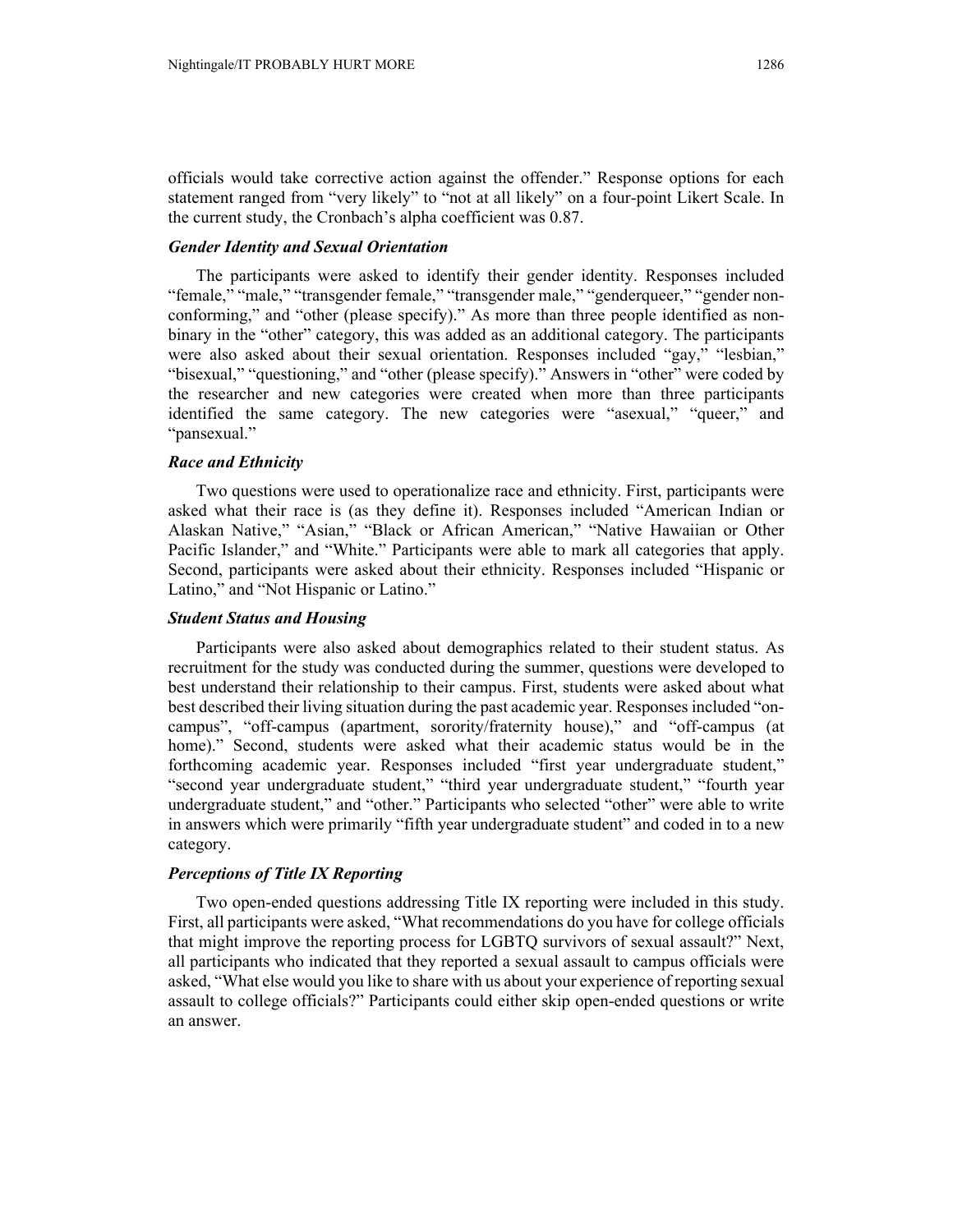### **Analysis Plan**

First, categorical and continuous variables were assessed using descriptive statistics. Next, bivariate analysis was conducted through independent sample t-tests to explore the relationship between independent variables (trust in campus support systems, sexual assault reporting climate) and the dependent variable (reporting to college officials). Missing data were handled using pairwise deletion during all statistical analyses. All statistical analyses were conducted using SPSS 22. Responses to open ended questions were reviewed by the researcher using an open-coding technique (Saldaña, 2013) and then assessed for specific themes (Padgett, 2016).

### **Results**

#### **Descriptive Statistics**

An analysis of descriptive statistics was conducted. Participants were asked questions about the status of the person who assaulted them. Sixty-two percent  $(n = 243)$  said that the person who assaulted them was also a student at their college at the time of the assault, while  $28\%$ , (n = 113) said they were not. Additionally, 10.5% of participants said that the person who assaulted them was affiliated with the college as an employee, staff, or faculty member at the time of the assault, while the majority of participants (79%,  $n = 322$ ) indicated that they were not.

Approximately  $36\%$  (n = 145) of participants told no one, including family and friends, about the sexual assault, while  $60\%$  (n = 242) did disclose to at least one other person. Amongst all student survivors,  $10\%$  ( $n = 41$ ) formally reported the incident to their college. More than half of participants who made a formal report did so by communicating with the Title IX Coordinator at their college (56%,  $n = 22$ ). This was followed by reporting to another college administrator (21%,  $n = 8$ ), a faculty member (12.8%,  $n = 5$ ), and a safety officer (10%,  $n = 4$ ).

Initial analyses of continuous variables indicates that, amongst all student survivors, there was a moderate level of trust in campus support systems  $(M=13.1, SD=4)$ . Also, on average participants reported a moderately strong perception that their campus would respond appropriately to reports of sexual assault by students  $(M = 30.5, SD = 7.14)$ .

#### **Bivariate Analyses**

Independent-sample t-tests were conducted to compare trust in campus support systems and perceptions of the sexual assault reporting climate for participants who made a formal report to campus officials and those who did not. There was a significant difference in the perceptions of the sexual assault reporting climate for participants who made a formal report ( $M = 27.4$ ,  $SD = 7.78$ ) and those who did not ( $M = 31.09$ ,  $SD = 6.91$ ;  $t(226) = 2.99$ ,  $p = .003$ , two-tailed). The magnitude of the difference in the means (mean difference = 3.69, 95% CI: 1.26 to 6.12) was moderate (*Cohen's d* = .5). There was also a significant difference in the trust in campus support systems scores for those who made a formal report ( $M = 11.63$ ,  $SD = 3.78$ ) and those who did not ( $M = 13.05$ ,  $SD = 3.98$ ; *t* (234)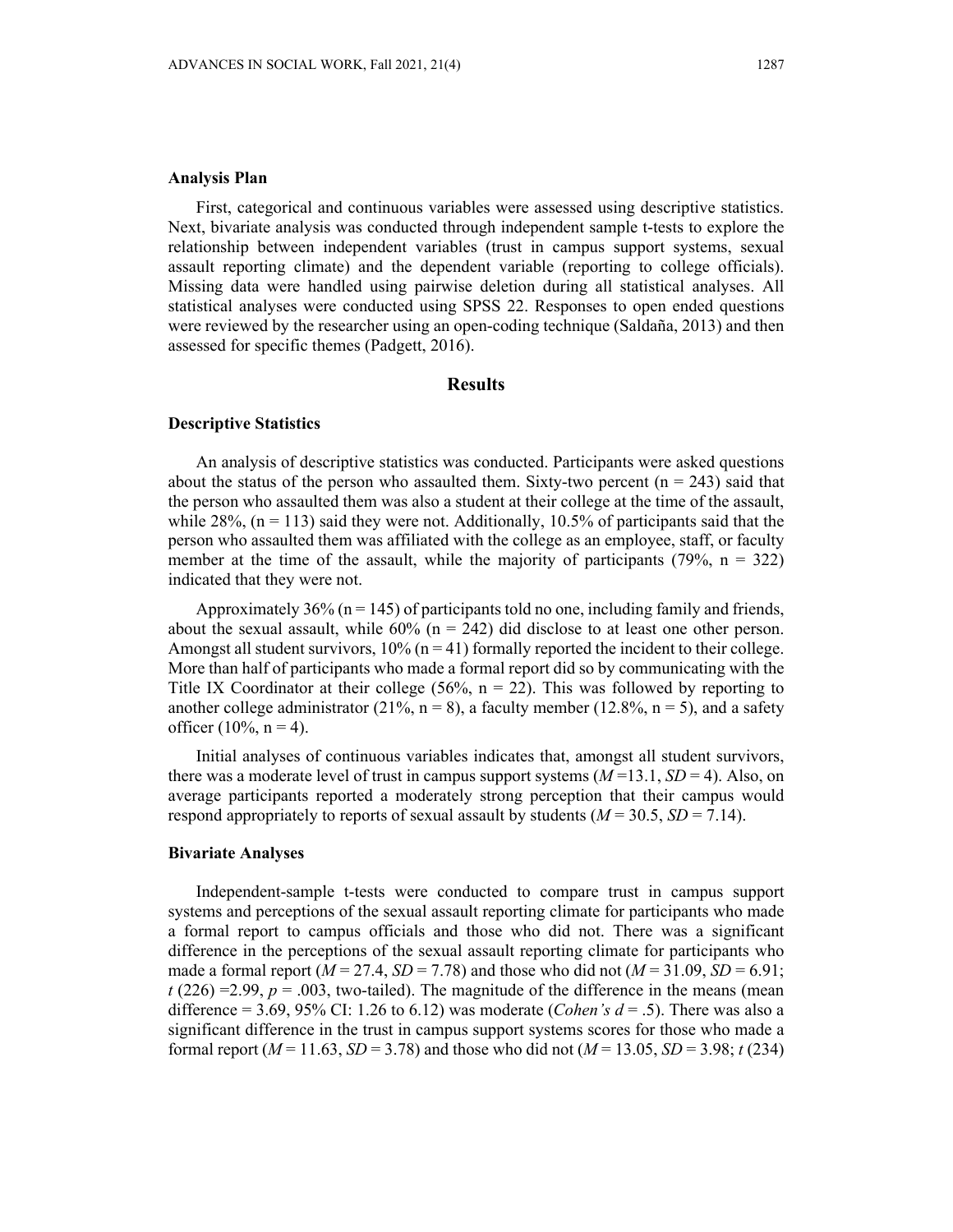$= 2.09, p = .037$ , two tailed). However, the magnitude of the difference in the means (mean difference  $= 1.42, 95\%$  CI: .08 to 2.75) was between small and moderate (Cohen's  $d = .36$ ).

|                            | Reported to College Officials? $M(SD)$ |                |        |      |             |
|----------------------------|----------------------------------------|----------------|--------|------|-------------|
|                            | Reported                               | Did Not Report | t(234) | n    | Cohen's $d$ |
| Trust in college officials | 11.6(3.78)                             | 13.1(3.98)     | 2.09   | .037 | .36         |
| $(n=230)$                  |                                        |                |        |      |             |
| Sexual assault response    | 27.4 (7.78)                            | 31.1(6.91)     | 2.99   | .003 | .50         |
| climate (SARC) $(n=228)$   |                                        |                |        |      |             |

Table 2. *Reporting to College Officials by Trust in College Officials and SARC*

### **Open-Ended Results**

After completing descriptive and bi-variate analyses, two open-ended questions were explored to further understand the experience of reporting sexual assault to college officials for sexual minority survivors. First, all student survivors who reported sexual assault to campus officials  $(n = 41)$  were asked to respond to the question: "What else would you like to share with us about your experience reporting sexual assault to college officials?" More than half of these participants responded to the question ( $n = 26$ ). Overall, the open-ended written answers expressed a highly negative experience with the Title IX reporting process. This is exemplified by one participant's overall assessment of their experience, "It probably hurt more than it helped, as I reported it and received little to no help after. Having them know but not do anything was hard. It made me doubt that I was even being taken seriously."

While participants who reported sexual assault to college officials indicated a negative experience, it was often noted that the negative experience was not with Title IX officials but rather with student conduct and law enforcement officials. At many campuses in the U.S, student conduct campus officials will actually investigate and adjudicate sexual assault reports when a current student is accused of violating Title IX policy, while Title IX officials provide oversight for the process. Several themes emerged from these participant experiences: heightened risk after reporting, limited communication from officials during the reporting process, and a lack of accountability for offenders of sexual assault on campus.

Participants wrote about feeling more unsafe after reporting to college officials. In every instance, this heightened risk was connected by the participants to being required to make a formal report due to mandatory reporting policies at their college. For example, one participant wrote, "[I was] forced to report, despite asking not to out of fear for my own safety. The situation got so severe after reporting that I wanted to transfer schools." Another participant explained further, "I did not have a choice to formally report as an RA found out, and it was the worst thing that had ever happened to me. Going through the Title IX process scarred me and they did absolutely nothing to help me."

Multiple participants also provided detailed accounts of how limited communication during the Title IX process, and the amount of time the process took, impacted them negatively. In the words of one participant: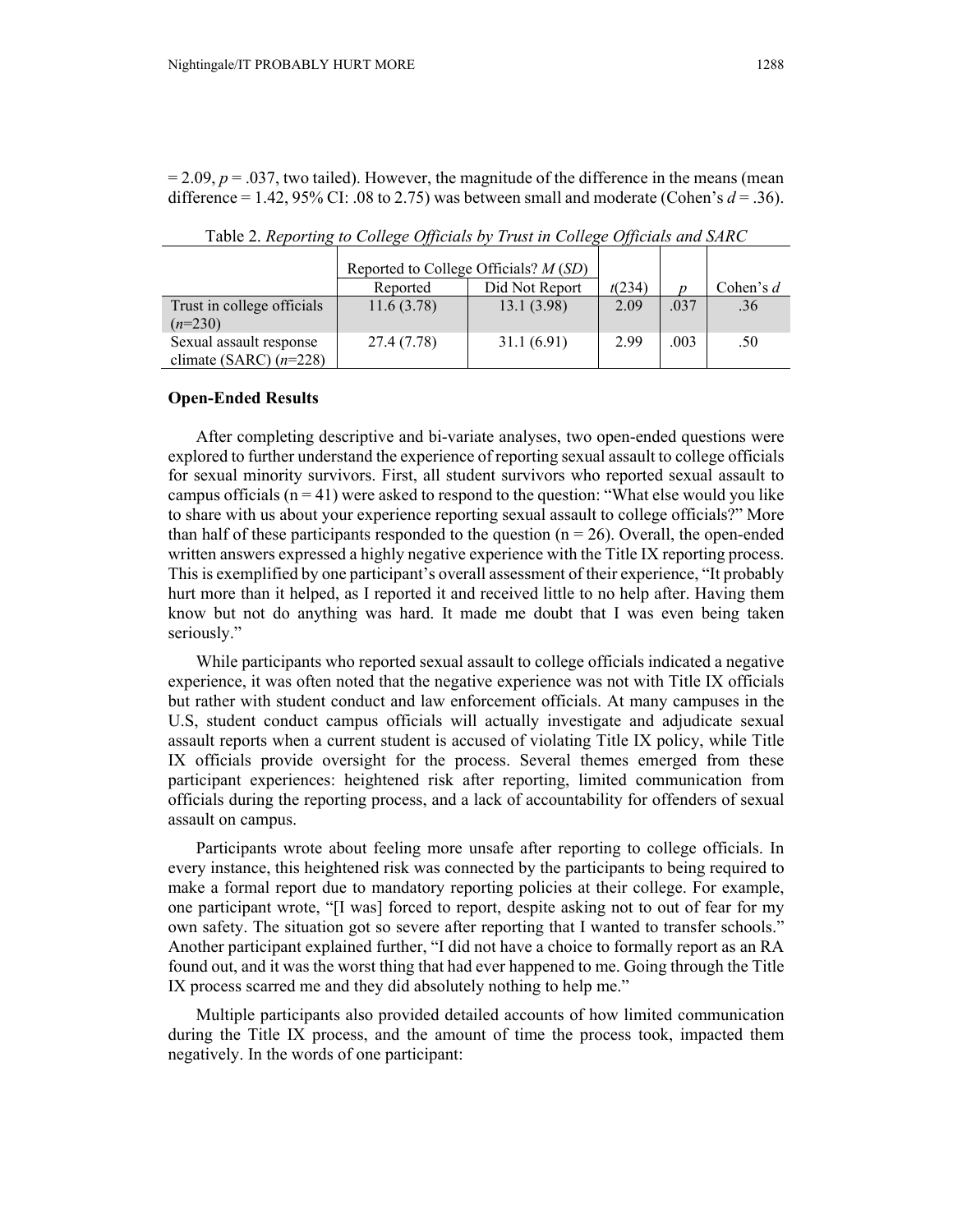*My assault happened on the very last day of classes. Because I first told a professor who I already had a super close relationship with… and trusted a lot. He helped me secure incompletes for my classes and made the formal report. Title IX was very accommodating and kind. The college has not done anything since I left the campus three days after it happened. I have no idea what they're doing internally and feel like I am being pushed into making a criminal investigation of it which I do not want to do.* 

 Participants also discussed the amount of time the process took and how it negatively affected them. For example, "The Title IX office was phenomenal. The conduct office was what made my life miserable. They prolonged the hearing for over 6 months all while I had to live with the person who assaulted me." Another participant expressed the following, "When I reported, I had to sit down with male police officers to describe every detail of my incident which was not very comfortable. I also had a month-long delay between reporting and my on-campus trial date, so I spent a month constantly looking over my shoulder and being afraid. It was my first semester on campus too."

Notably, 14 participants wrote explicitly and at length about how their campus failed to hold their offender accountable, most often by finding the offender responsible for sexual assault but giving them an outcome perceived by participants as too lenient. One participant wrote, "The school found my assailant guilty of rape formally after an investigation but they did not punish him in any serious way. He had to go to therapy for the rest of the semester and that's it." Another student, who attended a religious school with a very small program for their academic major wrote, "They did nothing to keep the person out of my classes even after I 'won' the case. They weren't punished at all and were still in all my classes."

Several participants discussed how they used the appeal process to push back on the sanctions that they perceived as lenient.

*Even though there are immediate protective measures, the situation didn't completely resolve until after I went forward with charges (via Title IX Officer) and appealed the original sanction for being too lenient. He was originally placed on probation, in addition to a no contact order and room change. He was banned from living on campus after I appealed it.* 

The appeal process for these students helped them continue to pursue their education in a safe environment but also contributed to their feelings of blame and mistrust of college officials.

*There was no way to get around the fact that reporting forced me to face memories that I didn't want to or couldn't face/remember. That didn't help but it wasn't the school's fault. However, the initial result was very invalidating. They gave my attacker a 5-page essay and academic probation as sanction for finding him guilty of raping me. I protested that and the sanctions were increased, but it was still invalidating that some people thought it wasn't that bad. Also, (again, not the school's fault) nothing would feel like justice. No revenge or punishment would*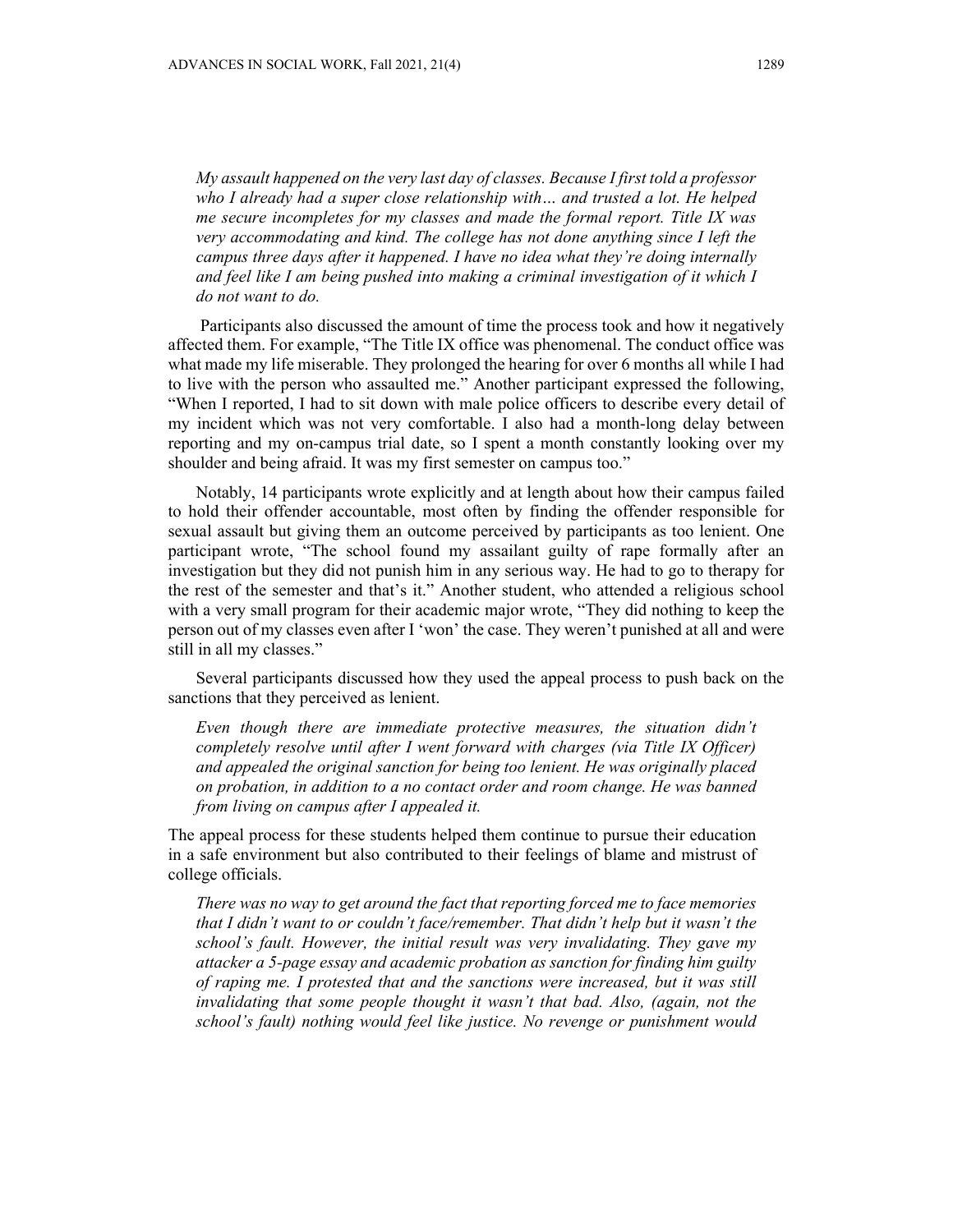# *feel adequate or make me feel any better or fix the situation or undo what he had done.*

Next, all student survivors in the sample  $(n = 409)$  were asked the following question: "what recommendations do you have for college officials that might improve the reporting process for LGBTQ survivors of sexual assault?" Approximately 50% of participants provided a written answer to this question ( $n = 206$ ). A number of participants ( $n = 61$ ) wrote explicitly about the need for their college or university to include the experience of sexual minority, as well as transgender and gender non-conforming college students with sexual assault in campus-wide trainings. These students indicated that sexual assault in the LGBTQ community is not addressed by their college, creating an appearance that sexual assault only occurs between cisgender, heterosexual individuals. For example, one student wrote in response to this question regarding improving the reporting process, "Stop ignoring us. At the beginning of college, they talk to us about consent. Straight consent. We're always left out*.*" Other participants further recommend, "Bring LGBTQ people into the conversation so that we feel confident enough to report incidents of sexual assault without fear of discrimination." Another participant wrote, "I think most materials focus on women as the victims of sexual assault prevention. I think it's important that colleges include LGBTQ people in their materials, and also emphasize that sexual assault does not determine someone's sexual orientation (e.g., if a man is assaulted by another man, that does not mean that he is gay or reflect on his orientation in any way)."

Second, students ( $n = 28$ ) also identified that acknowledging that there are LGBTQ students on campus, and providing support to these students, would improve the reporting process for survivors of sexual assault. A written answer that exemplifies these responses was, "Create a culture where it is okay to be out in all ways.*"* Another participant recommended that administrators should, "Yell to the mountains that our experiences are valid and that we have a safe place to report. They're scared of promoting that they have services specifically for LGBTQ+ students because we are located in a conservative area. Their reputation matters more than our safety." Underlying these responses is a perception that when LGBTQ students are not welcomed on campus, and when their experience of sexual assault is not part of the narrative of sexual assault communicated by campus officials, reports of sexual assault are also unwelcome.

Many participants ( $n = 45$ ) also suggested that to improve the reporting process for LGBTQ survivors, colleges should provide resources for these students, in particular a mental health counselor who had experience with both trauma and the LGBTQ community. As one participant explained,

*Offer counseling and therapy for issues other than homesickness. At [my school] if you have a history of mental illness you're generally not considered fit for treatment thru the university. This is extra bad bc through the university is often the only way it would be affordable to the masses.* 

Another student eloquently wrote, "Give us a place to turn to. The amount of times I was asked to be silent and had no one to talk to destroyed me. Give us some support in the meantime while we wait. I don't think it's asking for much to want someone to be with you through the trauma of the reporting and investigation process." Participants also repeatedly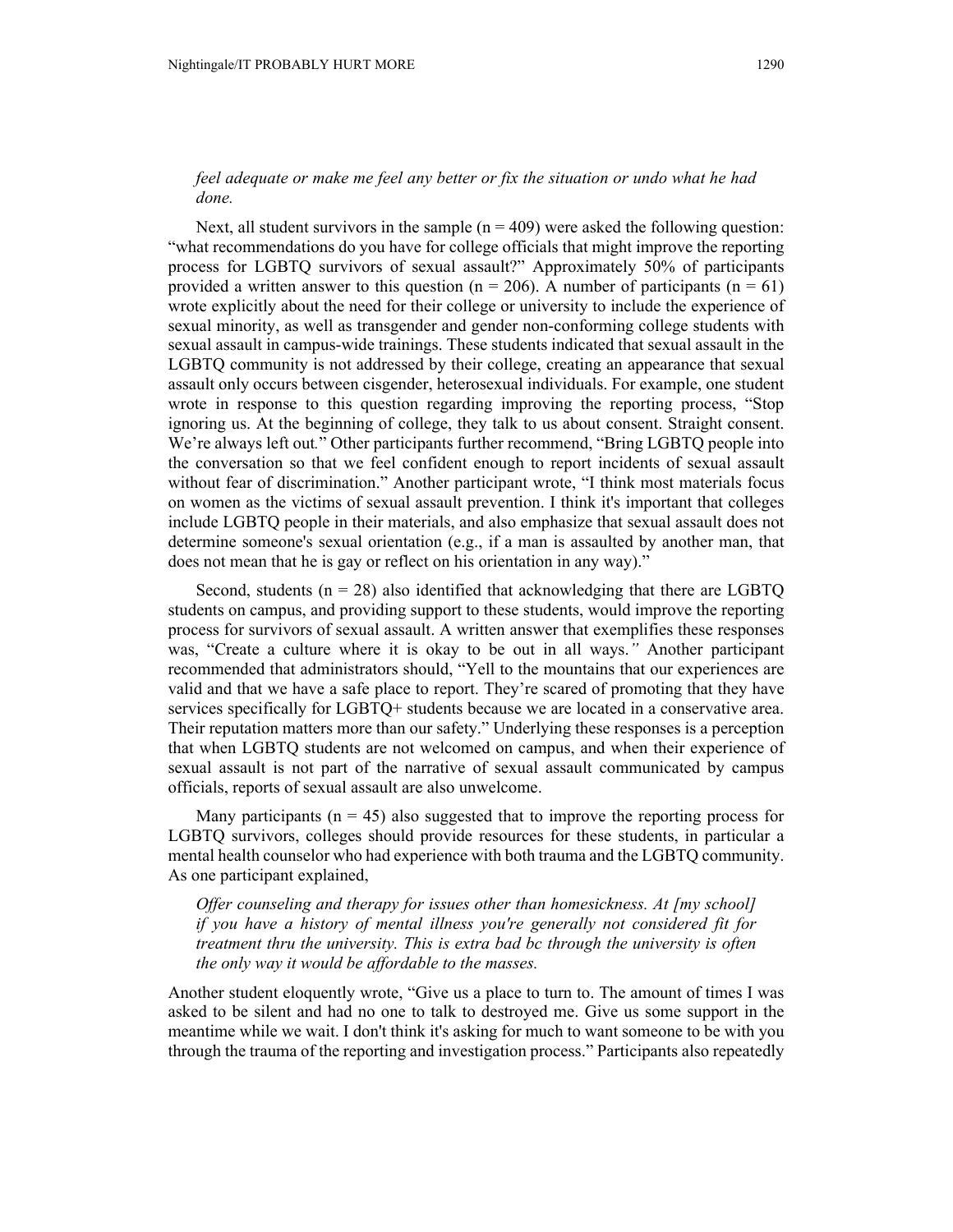recommended hiring LGBTQ staff in both counseling and Title IX areas. For example, one student wrote, "have more lgbtq representing officials so that we feel more comfortable confiding and reporting. It's a bit hard to say anything when a majority of college officials are cisgendered and straight/straight passing."

And finally, several students  $(n = 20)$  recommended that colleges provide additional training on how LGBTQ identities intersect with gender and racial identities for staff who interface with the Title IX process. One participant explained that this suggestion came out of barriers that they faced with the reporting process, "Educate yourself on transgender people because LGBT doesn't just stand for gay men. I was misgendered my entire interaction with reporting my rape and may have been more likely to file a formal report with the school if I had been shown more respect and consideration." Another student explained, "I recommend that college officials do their research on identities. No one wants to report to someone who does not understand intersectionality, especially as many who get assaulted are also minorities and people of color."

# **Discussion**

Findings from this study expand the college sexual assault knowledge base through a focus on the experience of LGBTQ student survivors who have made a formal report of sexual assault to college officials. Notably, only  $10\%$  ( $n = 41$ ) of survivors in this sample made a formal report to their college, consistent with previous research regarding low rates of reporting (Cantor et al., 2020; Krebs et al., 2007). LGBTQ survivors who had reported sexual assault to college officials had less trust in college officials and a less positive perception of the reporting climate than LGBTQ survivors who had not reported. This suggests that the act of reporting to campus officials is associated with negative perceptions. Open-ended responses from survivors who did and did not report provided a more nuanced understanding of the relationship between reporting experiences and perceptions. Overall, LGBTQ survivors who reported sexual assault to college officials indicated having a negative experience with the process.

When survivors of sexual assault report the incident to their college and then receive a response that is not supportive of their well-being, survivors may experience institutional betrayal (Smith & Freyd, 2014). Institutional betrayal has been found to exasperate posttraumatic stress symptoms experienced after an assault (Smith & Freyd, 2013). Additionally, sexual minority identified college students may experience institutional betrayal at higher rates (Smidt et al., 2019). Freyd (2018) has conceptualized a path for college campuses to address sexual assault through *institutional courage* rather than institutional betrayal, which involves transparency, education for leadership, and sensitive responses to disclosures. The experiences highlighted by LGBTQ survivors in this study inform the experience on the ground of students who proceed through the Title IX process, and how policies and practices can be improved through institutional courage.

LGBTQ survivors in this study who had reported an incident of sexual assault to college officials expressed concerns about both being forced to report due to mandatory reporting policies and limited accountability for offenders. Mandatory reporting has been an oft-discussed policy area in higher education for the last ten years. The now-rescinded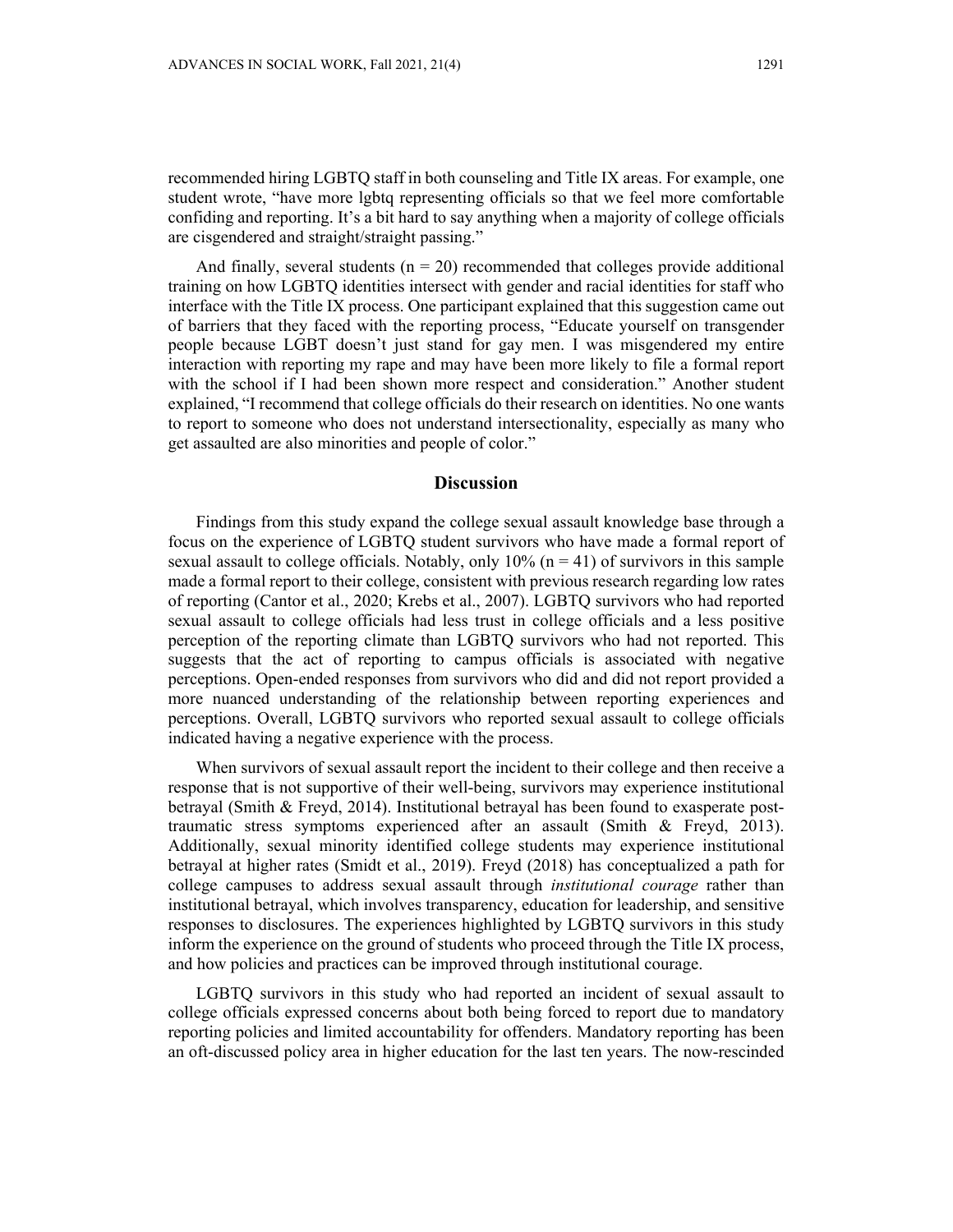*Dear Colleague Letter* (Office of Civil Rights, 2011) guided colleges to include a wide swath of faculty, staff, and student workers as "responsible employees" who must report any information regarding possible sexual violence to campus officials, who in turn must respond to the allegation. Since then, a great majority of colleges and universities identified all employees, except for those with unique confidential roles such as campus clergy, medical professionals and counselors, as responsible employees (Holland et al., 2018). Mandatory reporting policies have proved controversial. Faculty members who teach on college campuses have been outspoken critics (Flaherty, 2015; Moody-Adams, 2015). A primary concern of this population is that mandatory reporting can change the relationship between faculty and students, limiting trust and openness, which could impact the learning experience (Weiss & Lasky, 2017). However, college students generally believe that such policies would increase their personal likelihood of reporting sexual assault and that they prevent colleges from covering up sexual assaults (Mancini et al., 2016). The general public also tends to support mandatory reporting policies as a way to keep campuses transparent and safe (Mancini et al., 2019). Regardless of these perceptions, new Title IX regulations do not prohibit campuses from including all employees as "responsible employees" but they do clarify that colleges are only officially "on-notice" regarding an allegation of sexual violence if the Title IX Coordinator or other such authority is notified (US DOE, 2020).

LGBTQ survivors who were forced to report sexual assault due to mandatory reporting policies have indicated that this process often made them feel less safe than before reporting. Students who were forced to report perceived the process as harmful to their well-being and their academics. The institutional response to these disclosures of sexual assault lacked sensitivity at the institutional level. In order to address sexual assault with institutional courage, campuses should allow student survivors to maintain control during the reporting process (Freyd, 2018). While there is limited research exploring the experience of students who report sexual assault to college officials, it is possible that the experiences of the students in this study may also apply to students outside of the LGBTQ community. Social workers who are involved in the Title IX process as advocates should consider how to balance ensuring that sexual assault is addressed in their community and supporting the reporting decisions and safety of survivors. To this end, social workers can advocate for policies which allow survivors to disclose to trusted faculty and staff on campus without being then forced to pursue a grievance process or criminal action. College officials should also consider providing well-trained, confidential resources for students who would like to access accommodations and/or support services without making a formal report. These confidential resources may provide survivors with further resources to support their safety and well-being.

LGBTQ survivors who reported sexual assault to college officials also indicated that a major issue they faced was the lack of accountability for the accused student, even when the university found them in violation of Title IX policies. Multiple survivors noted that it was only through further appeals via the Title IX process that they were able to find the accountability that they thought justified. While the appeal process helped these survivors, it also created further steps in a cumbersome process. In using an institutional courage frame, colleges can address such issues through increased transparency (Freyd, 2018).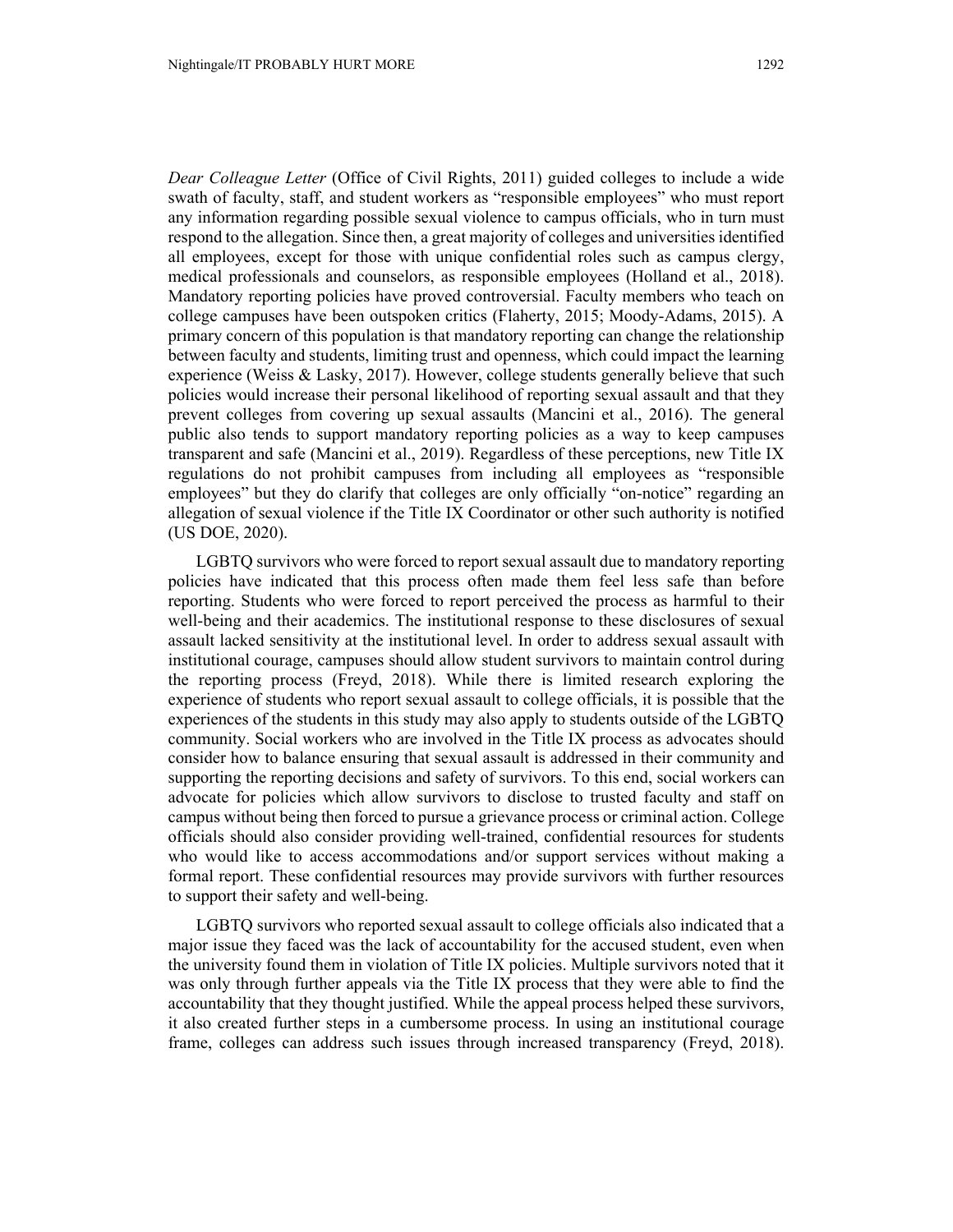Social workers involved in Title IX should encourage college officials to provide deidentified information about reports and sanctions, which can be shared in aggregate form with the public, so that campus faculty, staff, and students can provide feedback on the consistency and proportionality of sanctions.

LGBTQ students who experienced sexual assault in college and did not make a report to college officials also shared information about the reporting process. These students overwhelmingly identified that for campuses to improve the Title IX reporting process, they needed to create campuses that are inclusive of LGBTQ students. This feedback reinforces a long line of inquiry that has established the importance of inclusive campus climates on the well-being and academic success of LGBTQ college students (Rankin, 1998, 2003, 2005; Rankin et al., 2010). In particular, survivors indicated that campuses should include more information about LGBTQ student experiences in required Title IX training, provide mental health support for LGBTQ survivors, and provide more training for Title IX officials on the experience of LGBTQ college students.

Freyd and Smidt (2019) delineate the difference between training on sexual assault and education on the matter. They assert that for institutional leadership to address sexual assault with institutional courage they should use research and on-going inquiry on sexual violence, rather than a brief annual training module. Social workers who interface with the Title IX process at any level should seek out education on the experience of LGBTQ students, sexual assault in the LGBTQ community, and the campus climate. Institutions should also be thoughtful about hiring mental health counselors and Title IX staff who have expertise in supporting LGBTQ students who have experienced trauma, especially since the prevalence of sexual assault in the LGBTQ community is disproportionately high on college campuses (Cantor et al., 2020; Krebs et al., 2016).

As in all research, this study does have limitations. First, as participants were recruited via social media, it is not possible to identify a sampling frame. Therefore, this research cannot be generalized to the wider population of LGBTQ college students. Second, the sample for this study lacks racial and ethnic diversity. Future research should use sampling strategies that reach a more diverse population of LGBTQ college students. And finally, this study used a cross-sectional research design that only recorded participants' perceptions and experiences at one point in time. While associations between variables can be identified, causality cannot be determined.

 Participants in this study shared information about their experiences with and perceptions of the sexual assault reporting process on college campuses. Findings suggest that LGBTQ survivors of sexual assault in the college context often have a negative experience with this process, which impacts their trust in college officials and perceptions of the reporting process. LGBTQ survivors who did report indicate that they faced issues related to mandatory reporting policies and accountability in sanctions. LGBTQ survivors also stated that the reporting process can be improved through more inclusivity for LGBTQ students. Institutional courage (Freyd, 2018) shines a light on how social workers involved in the Title IX process can work to establish reporting processes that are closer to the spirit of Title IX law through transparency and education.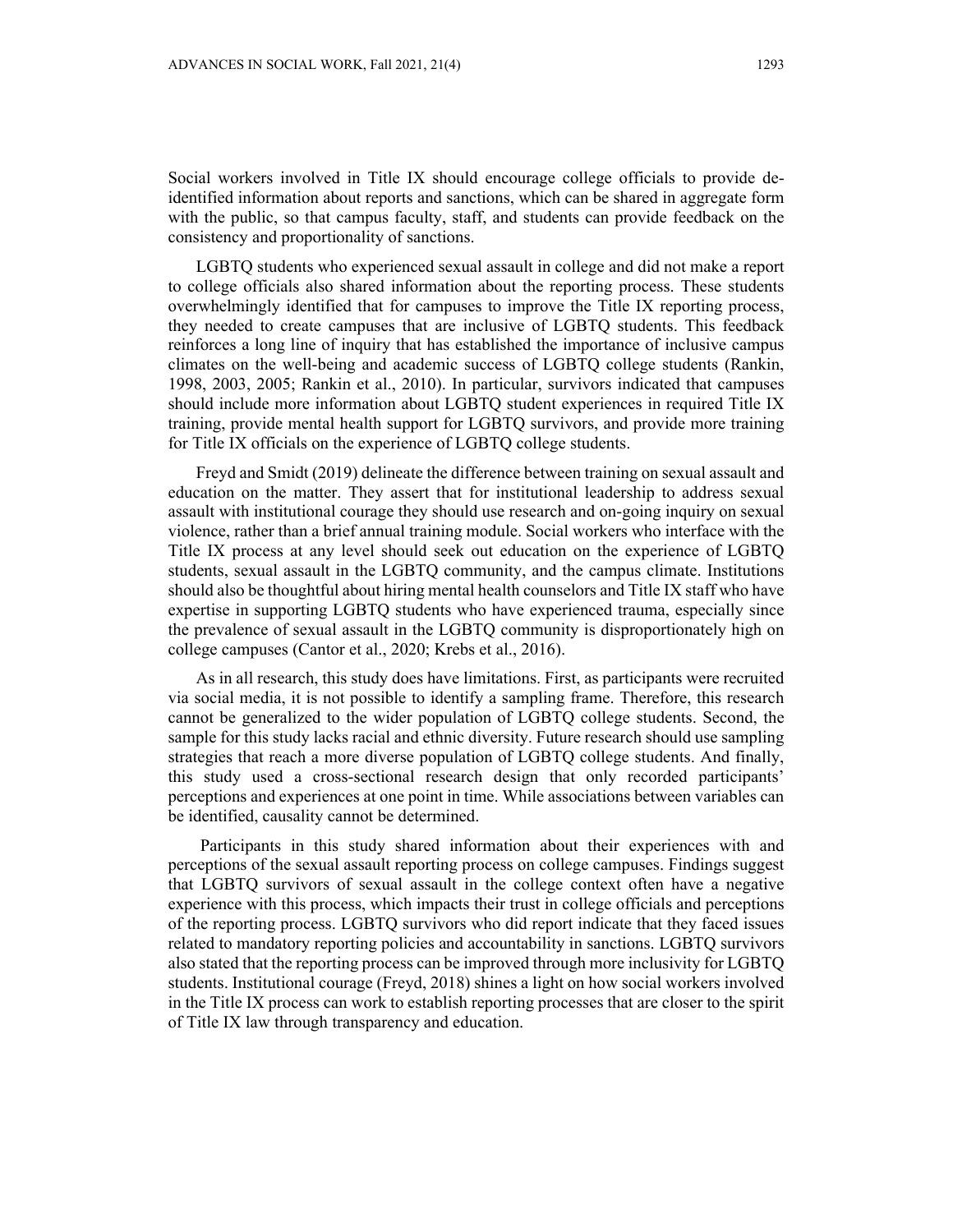# **References**

- Association of Title IX Coordinators [ATIXA]. (2015). ATIXA position statement on the need for victim advocates on college campuses. https://cdn.atixa.org/websitemedia/o\_atixa/wp-content/uploads/2015/07/18122252/2015-ATIXA-Victim-Advocates-Position-Statement-FINAL.pdf
- Banyard, V., Coh, E., Edwards, K., Moynihan, M. M., Walsh, W., & Ward, S., (2012). University of New Hampshire unwanted sexual experience survey 2012. University of New Hampshire. https://cola.unh.edu/sites/default/files/media/2018/10/unwantedsexual-experience-survey.pdf
- Brubaker, S. (2019). Campus-based sexual assault victim advocacy and Title IX: Revisiting tensions between grassroots activism and the criminal justice system. *Feminist Criminology*, *14*(3), 307-329. https://doi.org/10.1177/1557085118772087
- Cantor, D., Fisher, B., Chibnall, S., Harps, S., Townsend, R., Thomas, G., Lee, H. Kranz, V., Herbison, R., & Madden, K. (2020). *Report on the AAU climate survey on sexual assault and sexual misconduct. The Association of American Universities.* https://www.aau.edu/sites/default/files/AAU-Files/Key-Issues/Campus-Safety/Revised%20Aggregate%20report%20%20and%20appendices%201-7\_(01-16- 2020\_FINAL).pdf
- Carey, K., Norris, Al., Durney, S., Shepardson, R., & Carey, M. (2018). Mental health consequences of sexual assault among first-year college women. *Journal of American College Health*, *66*(6), 480-486. https://doi.org/10.1080/07448481.2018.1431915
- Coulter, R., Mair, C., Miller, E., Blosnich, J., Matthews, & McCauley, H. (2017). Prevalence of past-year sexual assault victimization among undergraduate students: Exploring differences by and intersections of gender identity, sexual identity, and race/ethnicity. *Prevention Science, 18,* 726-736. https://doi.org/10.1007/s11121-017- 0762-8
- Cruz, J. M. (2003). "Why doesn't he just leave": Gay male domestic violence and the reasons victims stay. *Journal of Men's Studies, 11*(3), 309-324. https://doi.org/10.3149/jms.1103.309
- Edwards, K., & Sylaska, K. (2013). The perpetration of intimate partner violence among LGBTQ college youth: The role of minority stress. *Journal of Youth and Adolescence, 42*, 1721-1731. http://doi.org/10.1007/s10964-012-9880-6
- Eisenberg, M. E., Lust, K., Mathiason, M. A., & Porta, C. M. (2017). Sexual assault, sexual orientation, and reporting among college students. *Journal of Interpersonal Violence, 36*(1-2), 62-82. https://doi.org/10.1177/0886260517726414
- Ellard-Gray, A., Jeffrey, N., Choubak, M., & Crann, S. (2015). Finding the hidden participant. *International Journal of Qualitative Methods, 2015,* 1-10. https://doi.org/10.1177/1609406915621420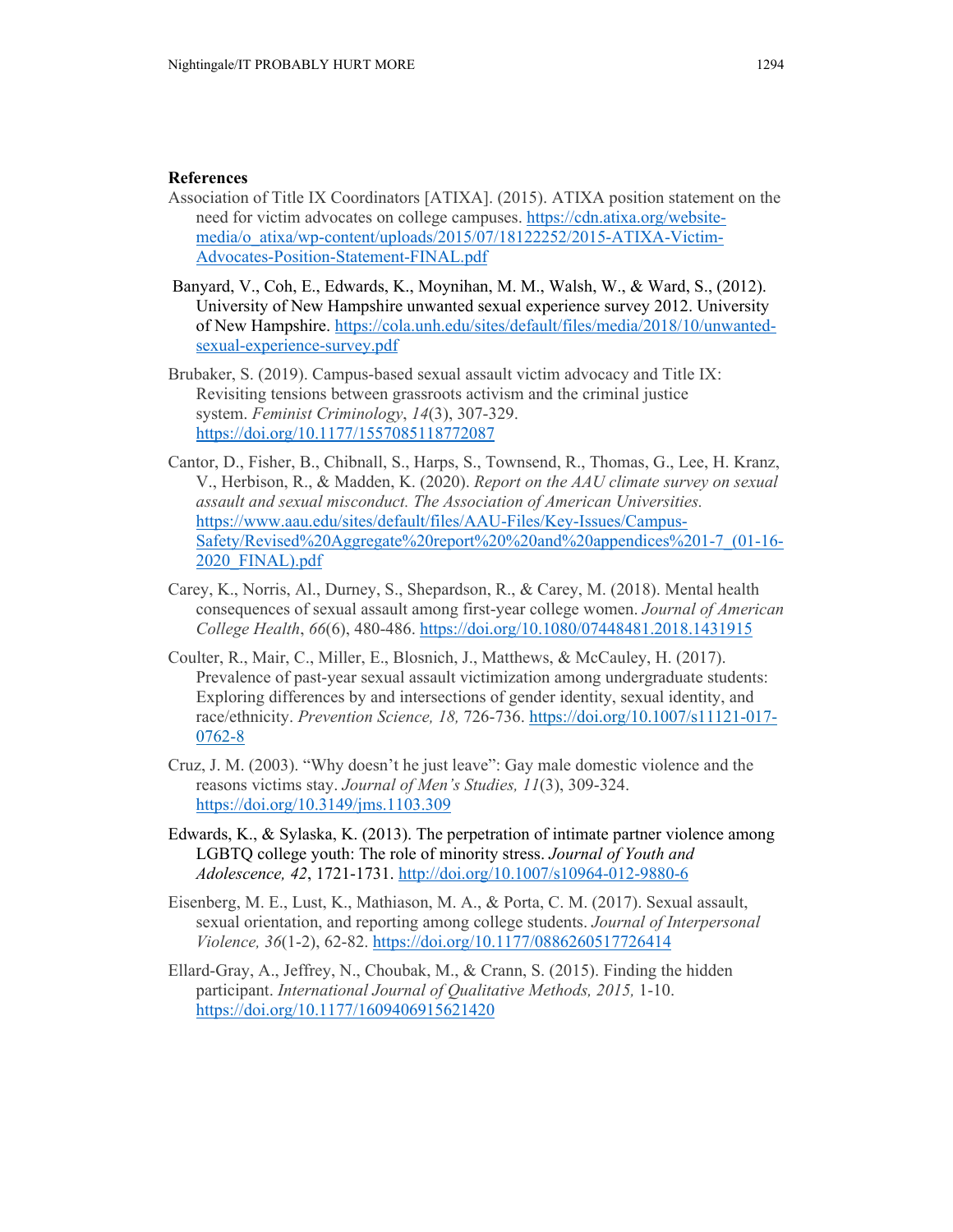- Fedina, L., Holmes, J. L., & Backes, B. (2018). Campus sexual assault: A systematic review of prevalence research from 2000 to 2015. *Trauma, Violence & Abuse*, *19*(1), 76-93. https://doi.org/10.1177/1524838016631129
- Fisher, B. S., Daigle, L. E., Cullen, F. T., & Turner, M. G. (2003). Reporting sexual victimization to the police and others: Results from a national-level study of college women. *Criminal Justice and Behavior, 30*(1), 6-38. https://doi.org/10.1177/0093854802239161
- Flaherty, C. (2015). Endangering trust. *Inside Higher Education.* https://www.insidehighered.com/news/2015/02/04/faculty-members-object-newpolicies-making-all-professors-mandatory-reporters-sexual
- Freyd, J. (2018). When sexual assault victims speak out, their institutions often betray them. *The Conversation.* https://theconversation.com/when-sexual-assault-victimsspeak-out-their-institutions-often-betray-them-87050
- Freyd, J., & Smidt, A. (2019) So you want to address sexual harassment and assault in your organization? Training is not enough; Education is necessary. *Journal of Trauma & Dissociation*, *20*(5), 489-494. https://doi.org/10.1080/15299732.2019.1663475
- Gentlewarrior, S., & Fountain, K. (2009). Culturally competent service provision to lesbian, gay, bisexual and transgender survivors of sexual violence. National Online Resource Center on Violence Against Women. https://vawnet.org/sites/default/files/materials/files/201609/AR\_LGBTSexualViolenc e.pdf
- Graham, C., Mallinson, K., Krall, J., & Annan, S. (2019). Sexual assault, campus resource use, and psychological distress in undergraduate women. *Journal of Interpersonal Violence, 2019,* 1-22. https://doi.org/10.1177/0886260519884689
- Greathouse, M., BrckaLorenz, A., Hoban, M., Huesman, R., Rankin, S., & Stoizenberg, E. B. (2018). Queer-spectrum and trans-spectrum student experiences in American higher education: The analyses of national survey findings. *Rutgers Tyler Clementi Center.* https://clementicenter.rutgers.edu/sites/default/files/pdf/White-Paper-Final.pdf
- Griner, S., Vamos, C., Thompson, E., Logan, R., Vázquez-Otero, C., & Daley, E. (2017). The intersection of gender identity and violence: Victimization experienced by transgender college students. *Journal of Interpersonal Violence, 35*(23-24), 5704- 5725. https://doi.org/10.1177/0886260517723743
- Hackman, C., Bettergarcia, E., & Simmons, A., (2020). Qualitative exploration of perceptions of sexual assault and associated consequences among LGBTQ+ college students. *Psychology of Sexual Orientation and Gender Diversity* [online advance publication]*.* http://dx.doi.org/10.1037/sgd0000457
- Hereth, J. (2021). "Where is the safe haven?" Transgender women's experiences of victimization and help-seeking across the life course. *Feminist Criminology, 16*(4),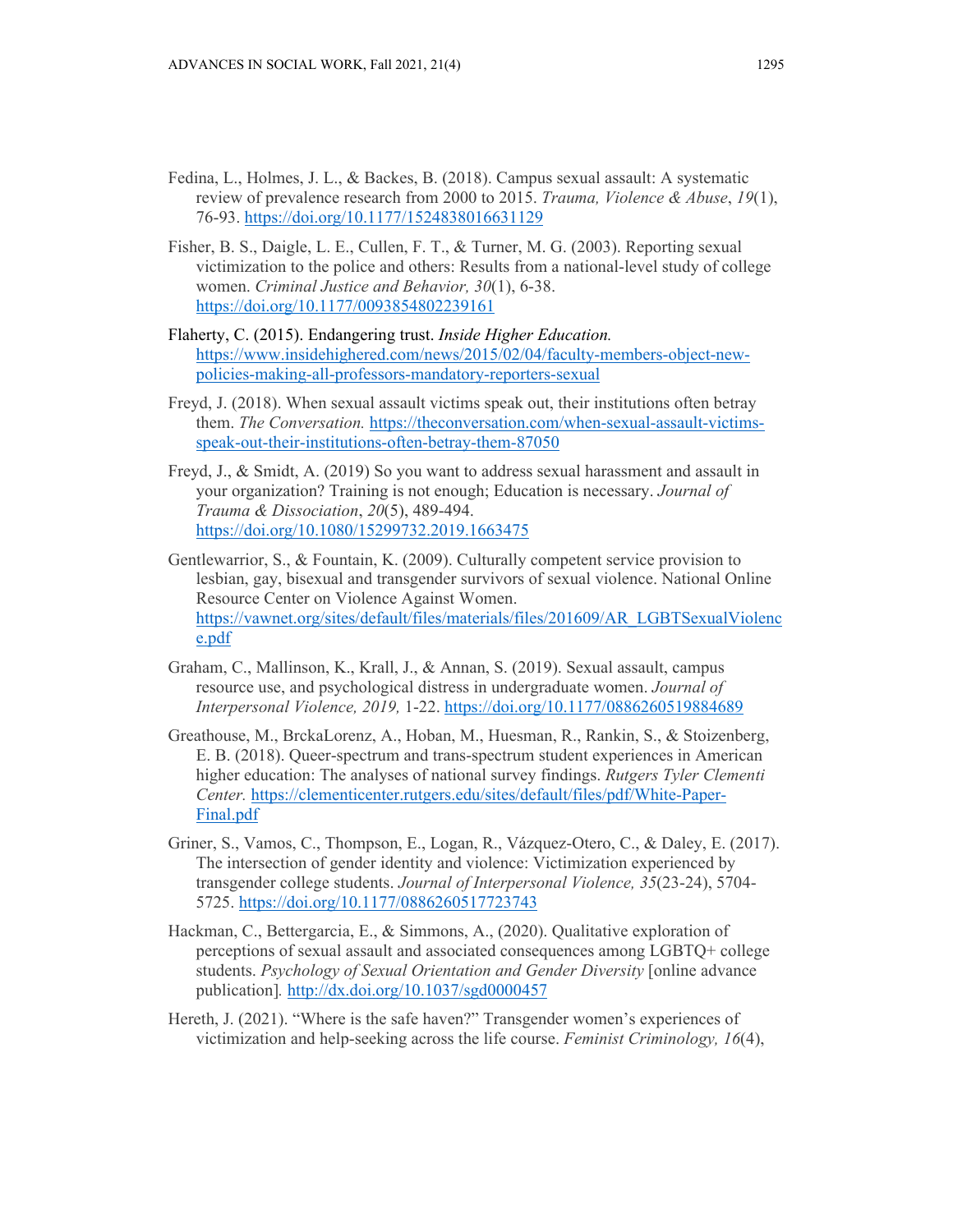461-479. https://doi.org/10.1177/15570851211010951

- Holland, K., Cortina, L., & Freyd, J. (2018). Compelled disclosure of college sexual assault. *American Psychologist*, *73*(3), 256-268. https://doi.org/10.1037/amp0000186
- Jordan, C., Combs, J., & Smith, G. (2014). An exploration of sexual victimization and academic performance among college women. *Trauma, Violence & Abuse*, *15*(3), 191-200. https://doi.org/10.1177/1524838014520637
- Kammer-Kerwick, M., Wang, A., Hoefer, S., Backes, B., & Busch-Armendariz, N. (2019). Sexual violence among gender and sexual minority students: The risk and extent of victimization and related health and educational outcomes. *Journal of Interpersonal Violence, 2019,* 1-28*.* https://doi.org/10.1177/0886260519883866
- Koon-Magnin, S., & Schulze, C. (2016). Providing and receiving sexual assault disclosures: Findings from a sexually diverse sample of young adults. *Journal of Interpersonal Violence, 34*(2), 416-441. https://doi.org/10.1177/0886260516641280
- Krebs, C. P., Linquist, C., Warner, T. D., Fisher, B. S., & Martin, S. L. (2007). *Campus Sexual Assault (CSA) Study* (NIJ Grant No. 2004-WG-BX-0010). National Institute of Justice. https://www.ojp.gov/pdffiles1/nij/grants/221153.pdf
- Krebs, C., Lindquist, C., Berzofsky, M., Shook-Sa, B., & Peterson, K. (2016). Campus climate survey validation study final technical report. *Bureau of Justice Statistics Research and Development Series.*  https://rvap.uiowa.edu/assets/Uploads/2898aa5950/Campus-Climate-Survey-2016.pdf
- Langenderfer-Magruder, L., Eugene Walls, N., Kattari, S., Whitfield, D., & Ramos. (2016). Sexual victimization and subsequent police reporting by gender identity among lesbian, gay, bisexual, transgender, and queer adults. *Violence and Victims, 31*(2), 320-331. https://doi.org/10.1891/0886-6708.VV-D-14-00082
- Long, S. M., Ullman, S. E., Long, L. M., Mason, G. E., & Starzynski, L. L. (2007). Women's experiences of male-perpetrated sexual assault by sexual orientation. *Violence and Victims*, *22*, 684-701. https://doi.org/10.1891/088667007782793138
- Mancini, C., Pickett, J., Call, C., & Roche, S. (2016). Mandatory reporting (MR) in higher education: College students' perceptions of laws designed to reduce campus sexual assault. *Criminal Justice Review*, *41*(2), 219-235. https://doi.org/10.1177/0734016816634787
- Mancini, C., Pickett, J., Call, Corey, M., Robyn D., Brubaker, S., & Brownstein, H. (2019). Sexual assault in the ivory tower: Public Opinion on university accountability and mandatory reporting. *Sexual Abuse*, *31*(3), 344-365. https://doi.org/10.1177/1079063217706707
- Mendez, J. M. (1996). Serving gays and lesbians of color who are surviving domestic violence. In C. M Renzetti & C. H. Miley (Eds.), *Violence in gay and lesbian domestic partnerships* (pp. 52-59). Harrington Park Press.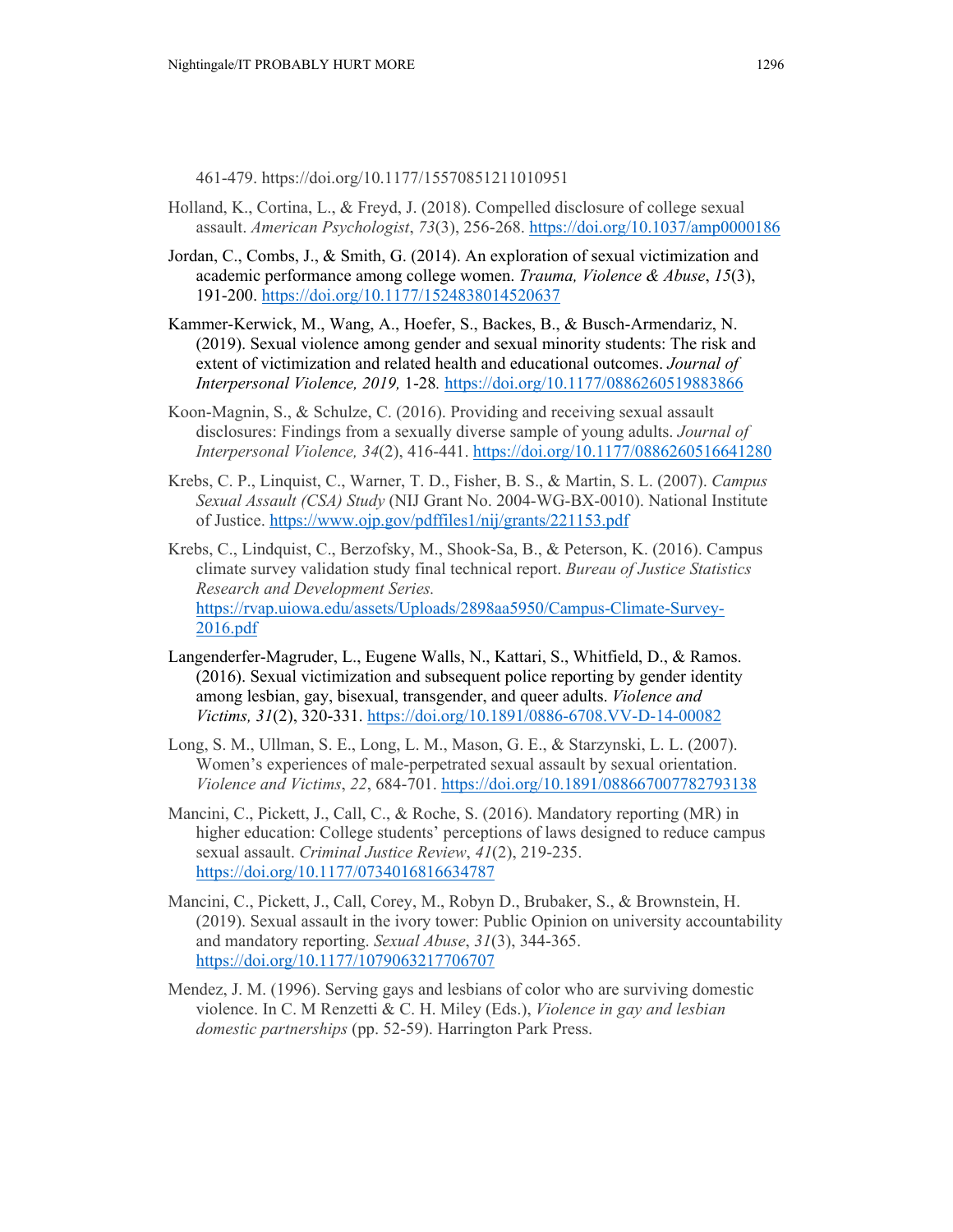- Mennicke, A., Geiger, E., & Brewster, M. (2019). Interpersonal violence prevention considerations for sexual minority college students: Lower campus connection, worse perceptions of institutional support, and more accurate understanding of sexual consent. *Journal of Family Violence, 35*, 589-601. https://doi.org/10.1007/s10896- 019-00089-5
- Merrill, G. S., & Wolfe, V. (2000). Battered gay men: An exploration of abuse, helpseeking, and why they stay. *Journal of Homosexuality, 39*, 1-30. https://doi.org/10.1300/J082v39n02\_01
- Moody-Adams, M. (2015). The chilling effect of mandatory reporting of sexual assault. *Chronicle of Higher Education.*  https://www.chronicle.com/blogs/conversation/2015/03/11/the-chilling-effect-ofmandatory-reporting-of-sexual-assault/
- Murchison, G., Boyd, R., & Pachankis, M. (2017). Minority stress and the risk of unwanted sexual experiences in LGBTQ undergraduates. *Sex Roles: A Journal of Research*, *77*(3), 221-238. https://doi.org/10.1007/s11199-016-0710-2
- Mushonga, D., Fedina, L, & Bessaha, M. (2021). College student perceptions of institutional responses to sexual assault reporting and general help-seeking intentions. *Journal of American College Health, 69*(6), 585-591. https://doi.org/10.1080/07448481.2019.1705827
- Nadal, K. L., Quintanilla, A., Goswick, A., & Sriken, J. (2015). Lesbian, gay, bisexual, and queer people's perceptions of the criminal justice system: Implications for social services. *Journal of Gay & Lesbian Social Services*, *27*(4), 457-481. https://doi.org/10.1080/10538720.2015.1085116
- Ollen, E. W., Ameral, V. E., Reed, K. P., & Hines, D. A., (2016). Sexual minority college students' perceptions on dating violence and sexual assault. *Journal of Counseling Psychology, 64*(1), 112-119. https://doi.org/10.1037/cou0000180
- Padgett, D. (2016). *Qualitative methods in social work research.* Sage.
- Rankin, S. (1998). Campus climate for lesbian, gay, bisexual, and transgendered students, faculty, and staff: Assessment and strategies for change. In R. Sanlo (Ed.), *Working with lesbian, gay, and bisexual college students: A guide for administrators and faculty* (pp. 277-284). Greenwood.
- Rankin, S. (2003). *Campus climate for gay, lesbian, bisexual, and transgender people: A national perspective*. Policy Institute of the National Gay and Lesbian Task Force. https://www.whoi.edu/cms/files/CampusClimate\_23425.pdf
- Rankin, S. (2005). Campus climate for sexual minorities. *New Directions for Student Services, 111*(4), 17-23. https://doi.org/10.1002/ss.170
- Rankin, S., Blumenfeld, W. J., Weber, G. N., & Frazer, S. (2010). *State of higher education for LGBT people*. Campus Pride. https://www.campuspride.org/wpcontent/uploads/campuspride2010lgbtreportssumma ry.pdf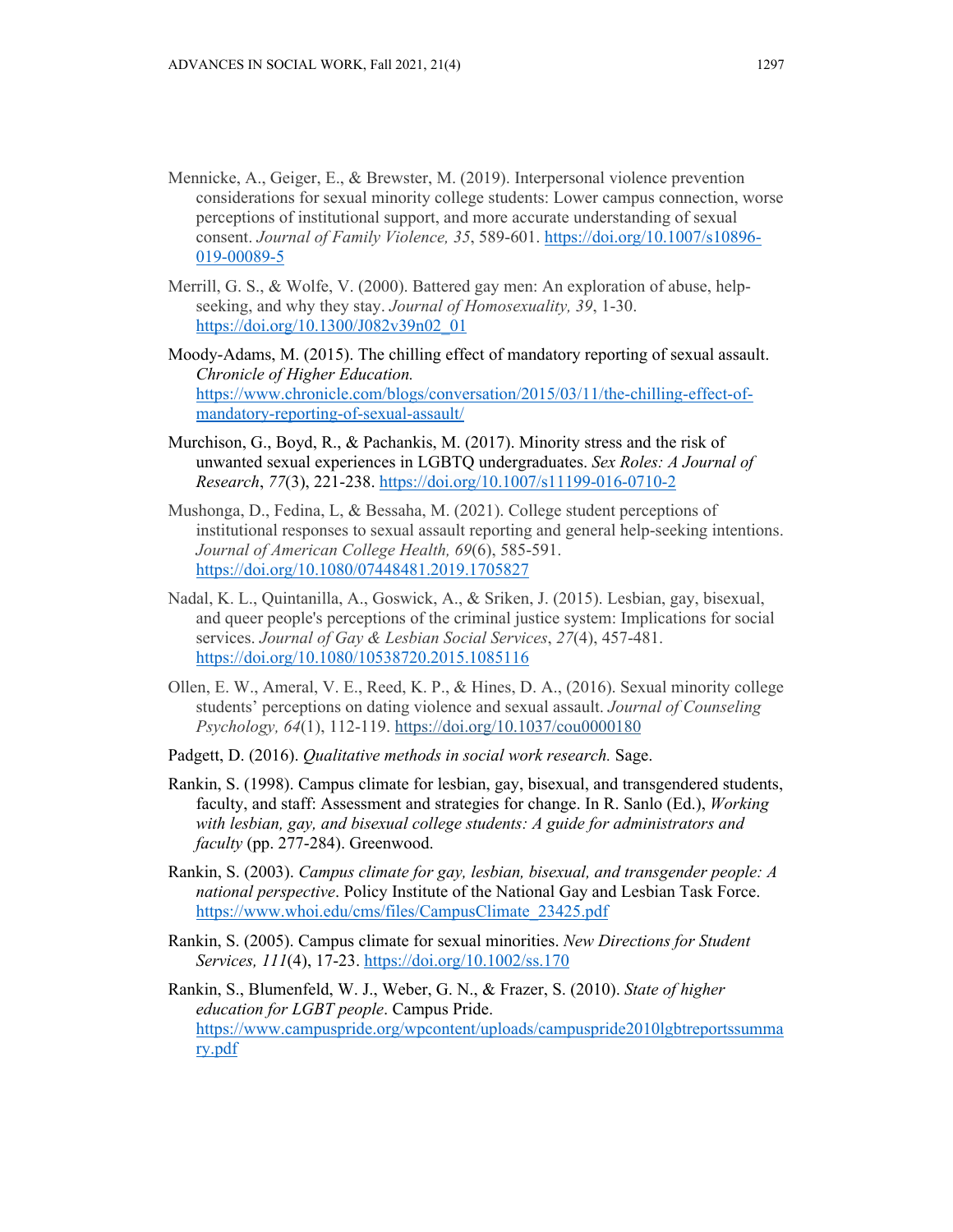- Richardson, H., Armstrong, J., Hines, D., & Reed, K. (2015). Sexual violence and help seeking among LGBQ and heterosexual college students. *Partner Abuse*, *6*(1), 29 - 46. https://doi.org/10.1891/1946-6560.6.1.29
- Sabina, C., & Ho, L. Y. (2014). Campus and college victim responses to sexual assault and dating violence: Disclosure, service utilization, and service provisions. *Trauma, Violence, & Abuse, 15*(3), 201-226. https://doi.org/10.1177/1524838014521322
- Saldaña, J. (2013). *The coding manual for qualitative researchers* (2nd ed.). Sage.
- Seabrook, R., McMahon, S., Duquaine, B., Johnson, L., & Desilva, A. (2018). Sexual assault victimization and perceptions of university climate among bisexual women. *Journal of Bisexuality*, *18*(4), 425-445. https://doi.org/10.1080/15299716.2018.1485070
- Schulze, C., & Perkins, W. (2017). Awareness of sexual violence services among LGBQidentified college students. *Journal of School Violence*, *16*(2), 148-159. https://doi.org/10.1080/15388220.2017.1284481
- Smidt, A., Rosenthal, M., Smith, C., & Freyd, J. (2019). Out and in harm's way: Sexual minority students' psychological and physical health after institutional betrayal and sexual assault. *Journal of Child Sexual Abuse, 2019,* 41-55. https://doi.org/10.1080/10538712.2019.1581867
- Smith, C., & Freyd, J. (2013). Dangerous safe havens: Institutional betrayal exacerbates sexual trauma. *Journal of Traumatic Stress*, *26*(1), 119-124. https://doi.org/10.1002/jts.21778
- Smith, C., & Freyd, J. (2014). Institutional betrayal. *American Psychologist*, *69*(6), 575- 587. https://doi.org/10.1037/a0037564
- Smith, C. P., Cunningham, S. A., & Freyd, J. J. (2016). Sexual violence, institutional betrayal, and psychological outcomes for LGB college students. *Translational Issues in Psychological Science, 2*(4), 351-360. https://doi.org/10.1037/tps0000094
- Stader, D. L., & Williams-Cunningham, J. L. (2017). Campus sexual assault, institutional betrayal, and Title IX. *The Clearing House*, *90*(5-6), 198-202. https://doi.org/10.1080/00098655.2017.1361287
- Sterzing, P., Gartner, R., Mcgeough, B., Leffler, A., & Blachman-Demner, D. (2018). Conducting anonymous, incentivized, online surveys with sexual and gender minority adolescents: Lessons learned from a national polyvictimization study. *Journal of Interpersonal Violence, 33*(5), 740-761. https://doi.org/10.1177/0886260517744845
- Sulkowski, M. L. (2011). An investigation of students' willingness to report threats of violence in campus communities. *Psychology of Violence, 1*(1), 53-65. https://doi.org/10.1037/a0021592
- Todahl, J. L., Linville, D., Bustin, A., Wheeler, J., & Gau, J. (2009). Sexual assault support services and community systems: Understanding the critical issues and needs